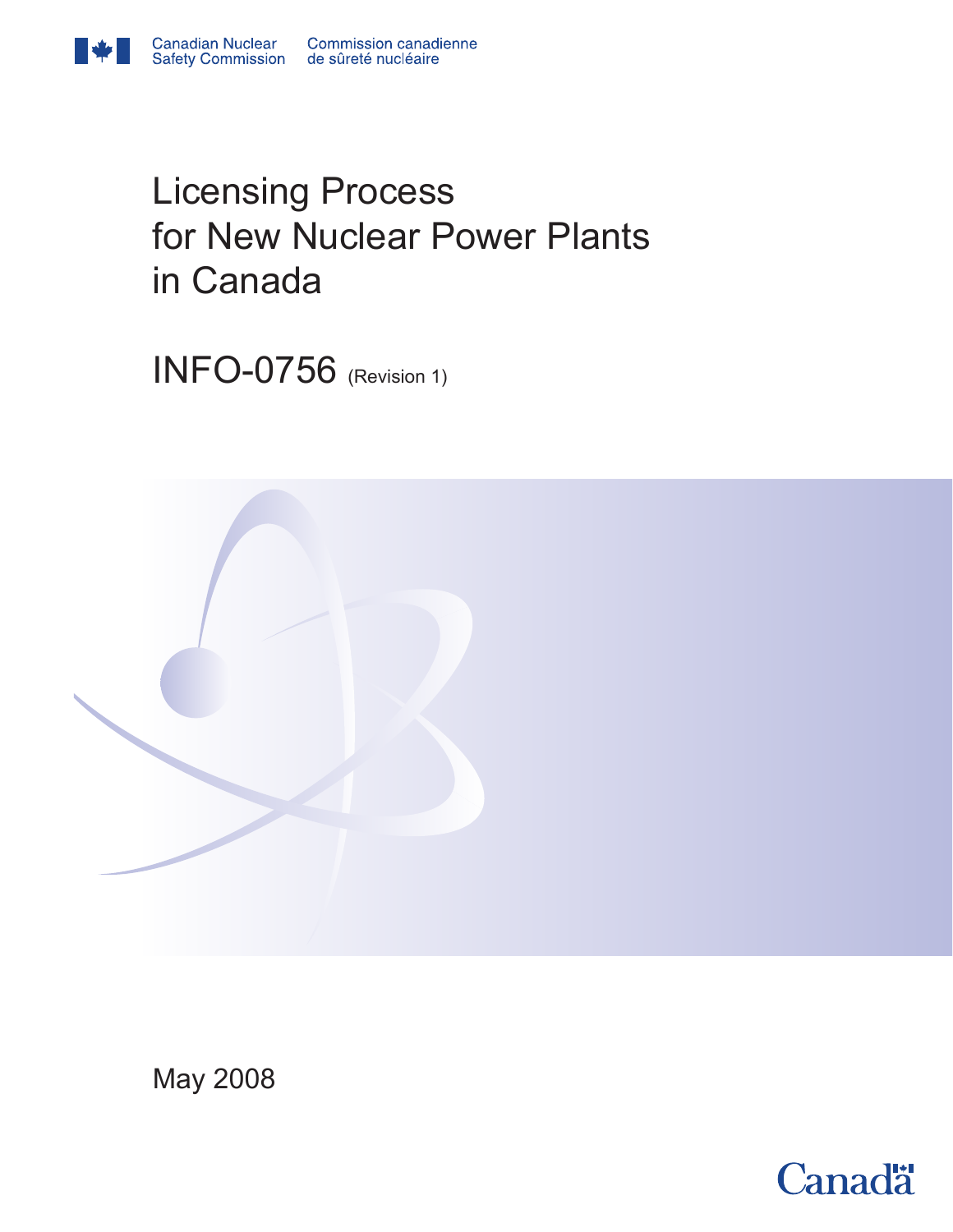### *Licensing Process for New Nuclear Power Plants in Canada*

© Minister of Public Works and Government Services Canada 2008 Catalogue number CC172-38/2008E-PDF ISBN 978-0-662-48658-9

Published by the Canadian Nuclear Safety Commission CNSC Catalogue number INFO-0756 Rev. 1

Extracts from this document may be reproduced for individual use without permission provided the source is fully acknowledged. However, reproduction in whole or in part for other purposes requires prior written permission from the Canadian Nuclear Safety Commission.

Canadian Nuclear Safety Commission 280 Slater Street P.O. Box 1046, Station B Ottawa, Ontario K1P 5S9

Tel.: (613) 995-5894 or 1-800-668-5284 Facsimile: (613) 992-2915 E-mail: info@cnsc-ccsn.gc.ca Web site: www.nuclearsafety.gc.ca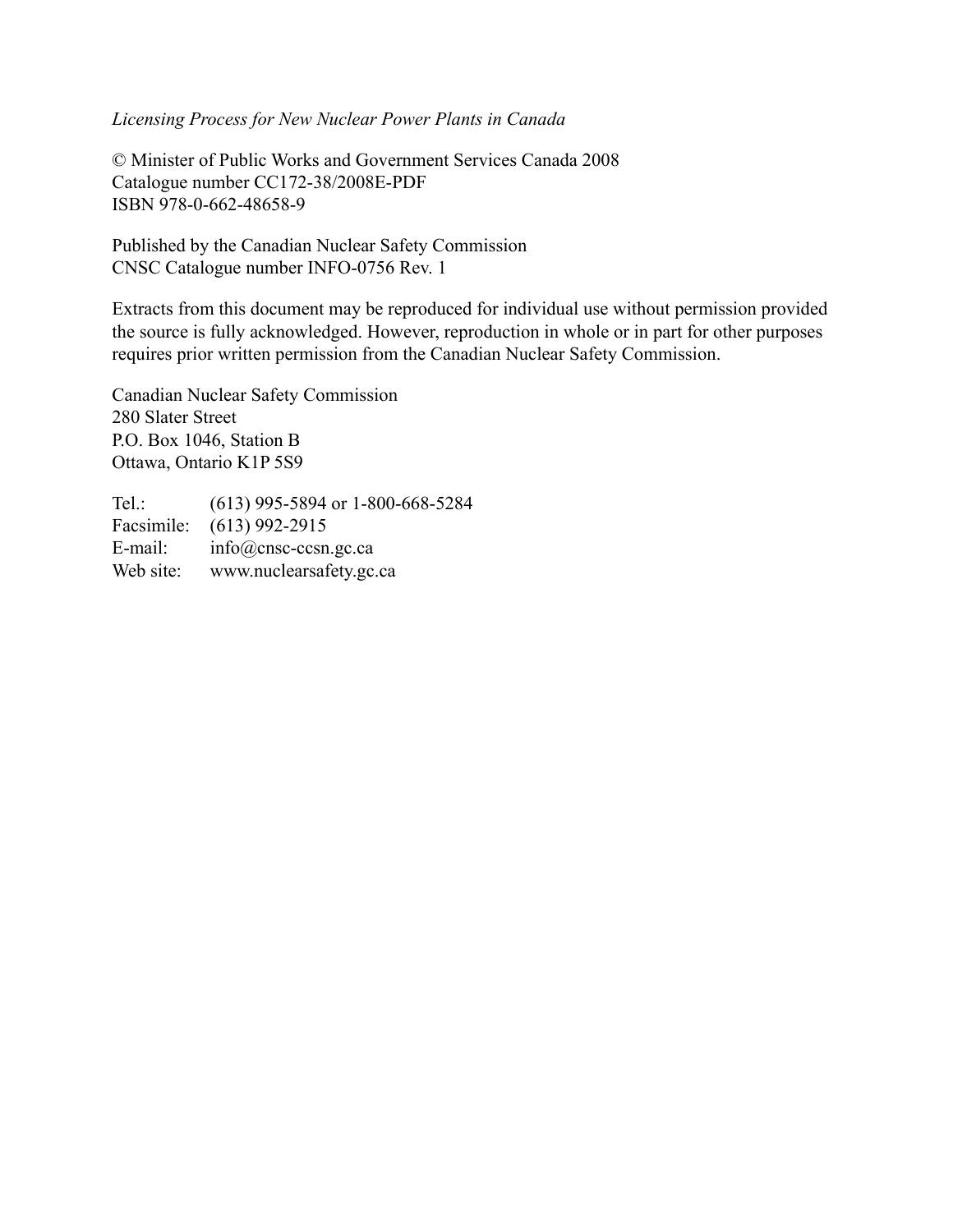### **Licensing Process For New Nuclear Power Plants In Canada**

### **Executive Summary**

This document is the first revision of INFO-0756, initially published in February 2006. The most significant update to the original document is the addition of information concerning the joint review panel process which allows the processes for environmental assessment and licensing to prepare a site to run concurrently (during the same time frame). A Joint Review Panel is established as a single body, to make appropriate decisions about the environmental assessment, and the application for a licence to prepare a site. While these processes now run concurrently, the decisions by the Joint Review Panel are still taken at different stages.

Other changes in the document reflect the knowledge acquired by the Canadian Nuclear Safety Commission (CNSC) in its review of the new nuclear power plant applications received since 2006.

This document covers only the major steps in licensing a new nuclear power plant. It does not address any approvals that may be required once the licences (to prepare a site, construct, operate or decommission) are issued, nor does it list the technical requirements used to support the assessment of licence applications.

This document describes the licensing process for new nuclear power plants in Canada, taking into consideration the requirements and regulations made under the *Nuclear Safety and Control Act* (NSCA) — the cornerstone of the CNSC regulatory framework.

The CNSC is currently updating its regulatory framework for licensing new nuclear power plants. The updated framework will reflect Canada's commitment to international standards and best practices, including the International Atomic Energy Agency's (IAEA) nuclear safety standards. The IAEA's standards set out high-level safety goals that apply to all reactor designs. This alignment to international standards and best practices allows the CNSC to build on the most recent advancements in safety, and on the experiences of the international regulatory community, in order to enhance Canadian requirements. Canadians, therefore, can be assured that any new nuclear power plants built in Canada will meet the highest standards for health, safety, security and environmental protection.

The Government of Canada has recently created the Major Projects Management Office (MPMO) — an initiative to coordinate the development and implementation of an integrated federal project plan throughout the environmental assessment, the licensing and permitting processes and the aboriginal consultation phases. The CNSC is a participant in the MPMO initiative with respect to major nuclear projects, including new nuclear power plants. The MPMO will also track and monitor new nuclear power plant projects as they proceed through the regulatory review. For further information, please refer to **http://www.mpmo-bggp.gc.ca.**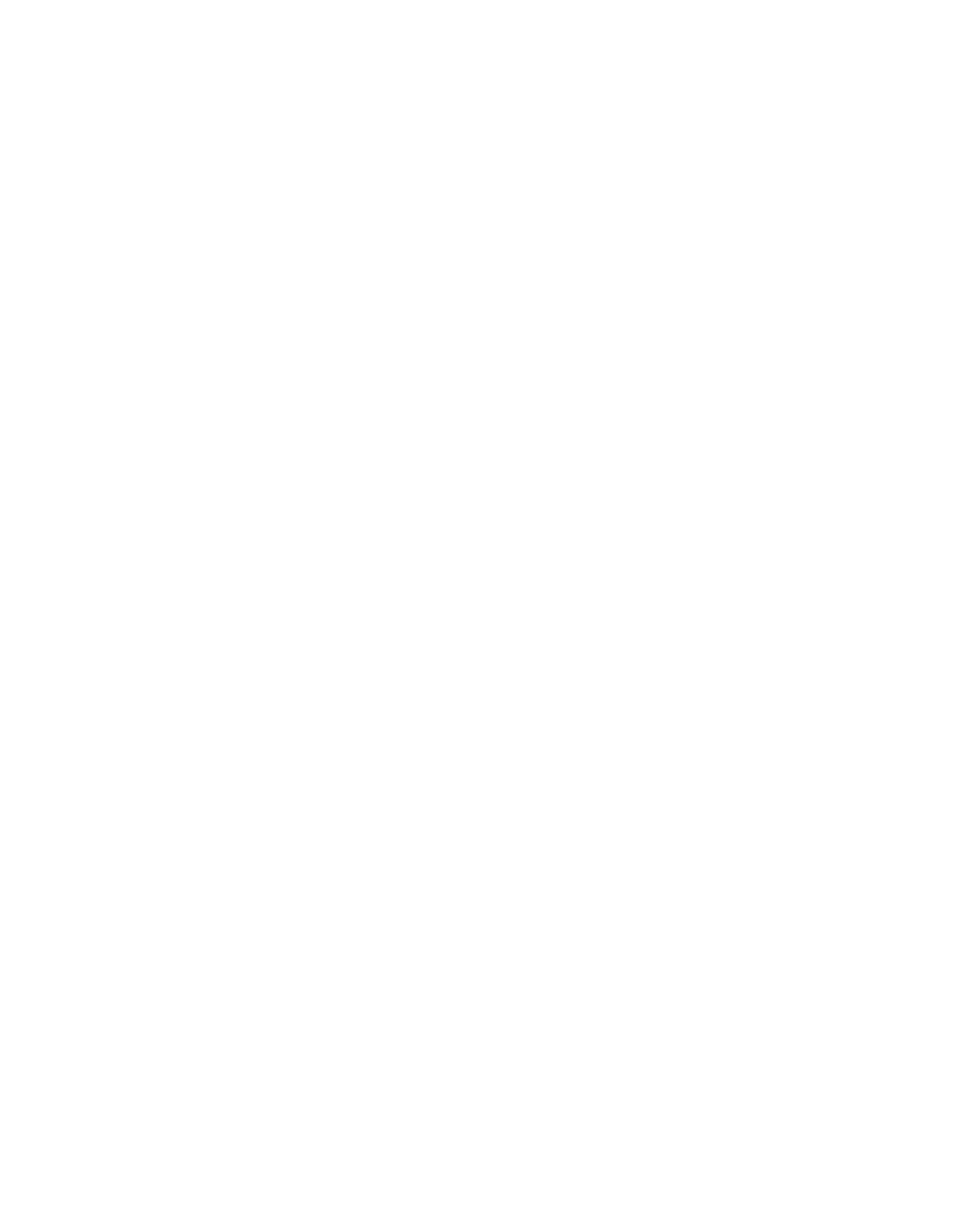# **TABLE OF CONTENTS**

| 4. LICENSING PROCESS FOR NEW NUCLEAR POWER PLANTS 4 |                                                                           |         |                                                                |  |  |
|-----------------------------------------------------|---------------------------------------------------------------------------|---------|----------------------------------------------------------------|--|--|
| 4.1                                                 | A Prerequisite for Licensing: Environmental Assessment under the Canadian |         |                                                                |  |  |
|                                                     |                                                                           |         |                                                                |  |  |
|                                                     |                                                                           | 4.2.1   |                                                                |  |  |
|                                                     |                                                                           | 4.2.1.1 | <b>Joint Review Panel: Concurrent Environmental Assessment</b> |  |  |
|                                                     | 4.2.2                                                                     |         |                                                                |  |  |
| 4.2.3                                               |                                                                           |         |                                                                |  |  |
|                                                     |                                                                           |         |                                                                |  |  |
| 5. TIMEFRAME FOR LICENSING NEW NUCLEAR POWER PLANTS |                                                                           |         |                                                                |  |  |
|                                                     |                                                                           |         |                                                                |  |  |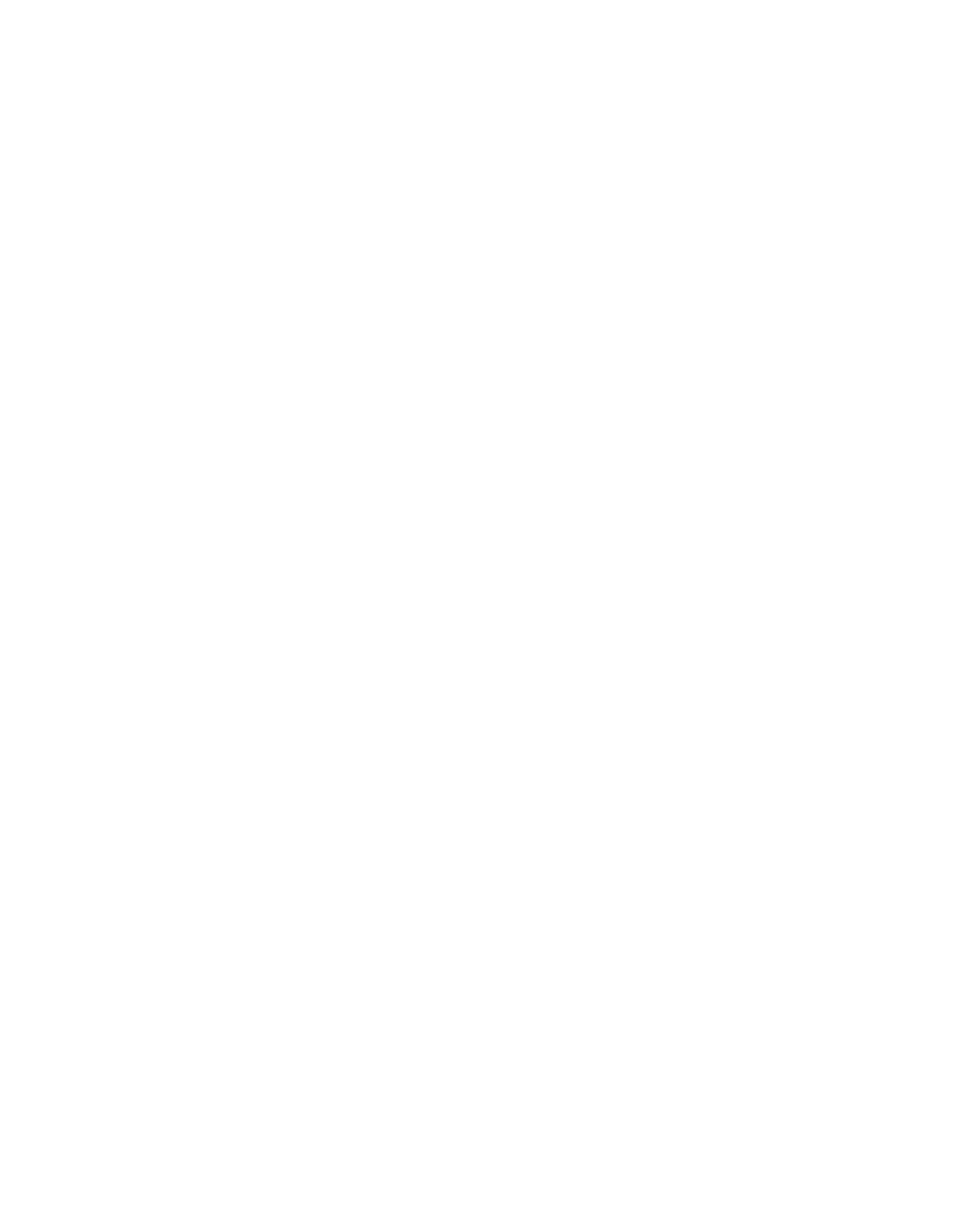# **1. Introduction**

The Canadian Nuclear Safety Commission (CNSC) is mandated, under the *Nuclear Safety and Control Act* (NSCA), for regulating all the nuclear facilities and nuclear-related activities in Canada. Before any person or company can prepare a site for, construct, operate, decommission or abandon a nuclear facility; or possess, use, transport or store nuclear substances, they must obtain a licence issued by the CNSC.

This document provides an overview of the process for licensing new nuclear power plants in Canada, taking into consideration the requirements of the NSCA and associated regulations. The description of the process also takes into account a key prerequisite for a licence to be issued by the Commission, which is the completion of an Environmental Assessment (EA) pursuant to the *Canadian Environmental Assessment Act* (CEAA).

## **2. The Canadian Nuclear Safety Commission**

The Parliament of Canada first established legislative control and federal jurisdiction over the development and use of nuclear energy and nuclear substances in 1946, with the introduction of the *Atomic Energy Control Act* (AECA) which also established the Atomic Energy Control Board (AECB). Fifty years later, it became necessary to update the regulatory requirements, in order to include protection of the environment, health, safety and security. The Canadian Nuclear Safety Commission was established as the successor to the AECB, when the NSCA came into force in May 2000.

The CNSC regulates the use of nuclear energy and materials to protect health, safety, security and the environment, and to respect Canada's international commitments on the peaceful use of nuclear energy<sup>1</sup>. It is an independent quasi-judicial agency which reports to Parliament through the Minister of Natural Resources. Nuclear regulation is solely federal jurisdiction, and the CNSC has no provincial counterparts. The CNSC is comprised of the Commission Tribunal and the CNSC staff organization<sup>2</sup>. The Commission Tribunal is a quasi-judicial tribunal and court of record, which is responsible to:

- make transparent decisions on the licensing of nuclear-related activities in Canada;
- establish legally binding regulations;
- set regulatory policy direction on matters relating to health, safety, security and environmental issues affecting the Canadian nuclear industry.

The CNSC staff reviews applications for licences, according to the regulatory requirements of the NSCA, as well as CNSC regulations and regulatory documents, while taking into consideration input from other departments and agencies. The staff also makes recommendations to the Commission, and enforces compliance with the NSCA, regulations, and any licence conditions imposed by the Commission.

<sup>1</sup> The CNSC's mandate is set out in Section 9 of the *Nuclear Safety and Control Act*.

<sup>2</sup> The Canadian Nuclear Safety Commission is referred to as the "CNSC" when referring to the organization and its staff in general, and as the ″Commission″ when referring to the tribunal component.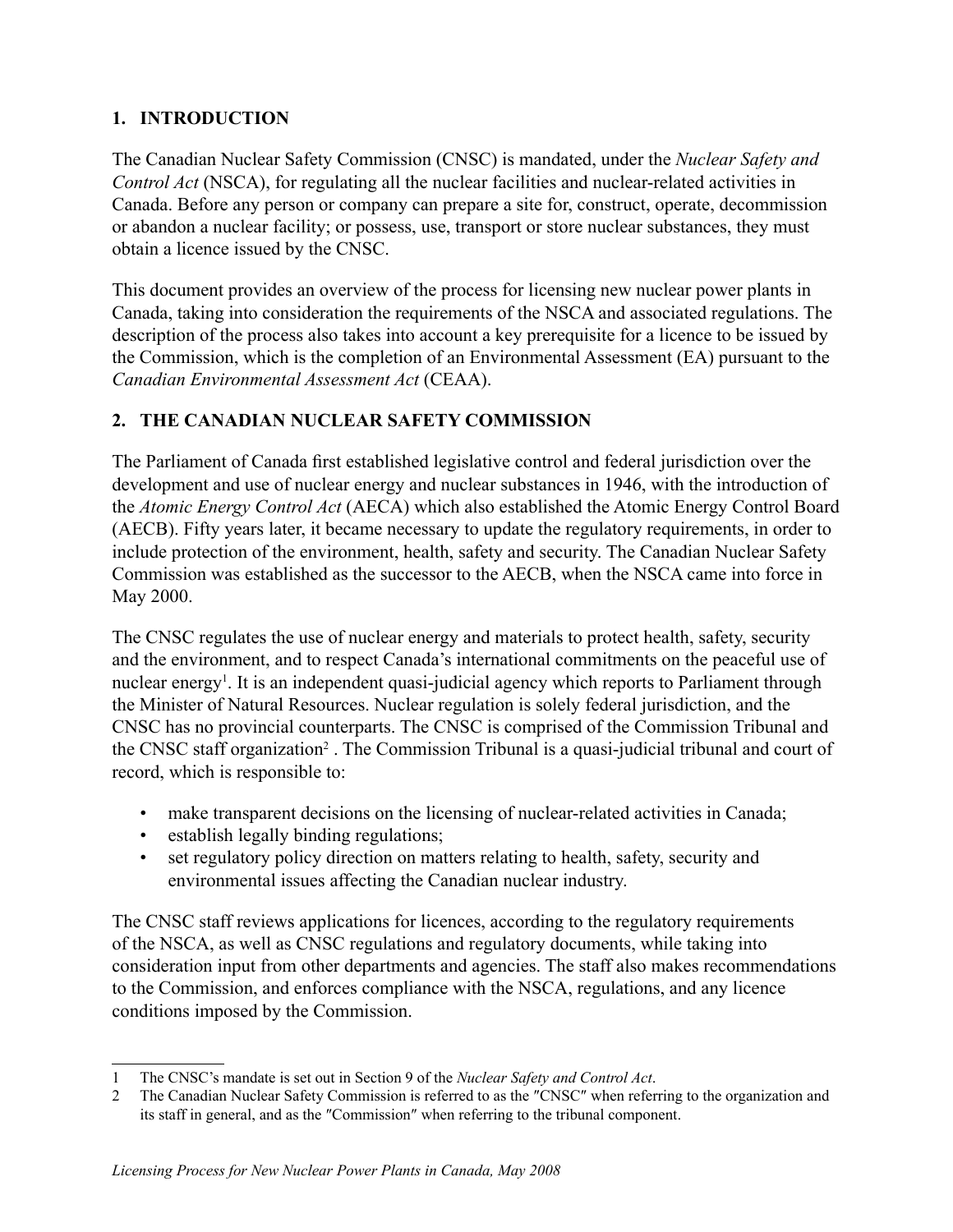Through the NSCA, the Commission has the authority to make and enforce regulations and licence conditions in the areas of health, safety, security and environmental protection related to nuclear energy, and with respect to the implementation of Canada's policies and obligations concerning the non-proliferation of nuclear weapons.

In making a licensing decision, the Commission considers the applicant's request, recommendations from CNSC staff, and any written or oral presentations from intervenors (including the public) made during public hearings. The *CNSC Rules of Procedure —* available at **www.nuclearsafety.gc.ca** — set out requirements for the participation in public hearings held by the Commission. Section 6 of this document provides additional information on public participation in the licensing process.

On behalf of the Government of Canada, the CNSC implements the *Safeguards Agreement and Additional Protocol* between Canada and the International Atomic Energy Agency (IAEA), for the verification of Canada's commitments concerning the peaceful use of nuclear energy and materials. The CNSC also cooperates with other national governments, in order to ensure compliance with the terms and conditions of Canada's bilateral nuclear cooperation agreements, and in advancing multilateral nuclear non-proliferation arrangements.

# **3. The Nuclear Regulatory Framework in Canada**

The *Nuclear Safety and Control Act* is the cornerstone of the CNSC's regulatory framework, which consist of regulations and licence conditions developed under the Sections 9(b) and 21(1) (e) of the NSCA.

Regulatory documents are issued by the CNSC to provide guidance to licence applicants with regards to the acceptable ways of complying with regulatory requirements, and form the basis for the assessment of licence applications. All regulatory documents are developed through a transparent consultative process with stakeholders (which include licensees, government, nongovernmental organizations and the general public.)

The CNSC is presently updating its regulatory framework for licensing new nuclear power plants. The updated framework will draw upon international standards and best practices, including the IAEA's nuclear safety standards, to the extent practicable to enhance Canadian requirements. These standards set out high-level safety goals and requirements, which apply to all reactor designs.

Canada has been an active participant in the development of IAEA nuclear safety standards, as well as the drafting of technical documents, which provide more specific technical requirements and best practices for the siting, design, construction, operation, decommissioning and abandonment of nuclear power plants. The IAEA standards and technical documents have served as references and benchmarks for the CNSC's nuclear regulatory requirements for many years.

While the continued successful operation of nuclear power plants throughout the world shows that they can be operated safely, just like any other complex technology (such as airplanes and automotive vehicles), new ideas and advances in engineering always provide room for safety improvements. The alignment to international standards and best practices allows the CNSC to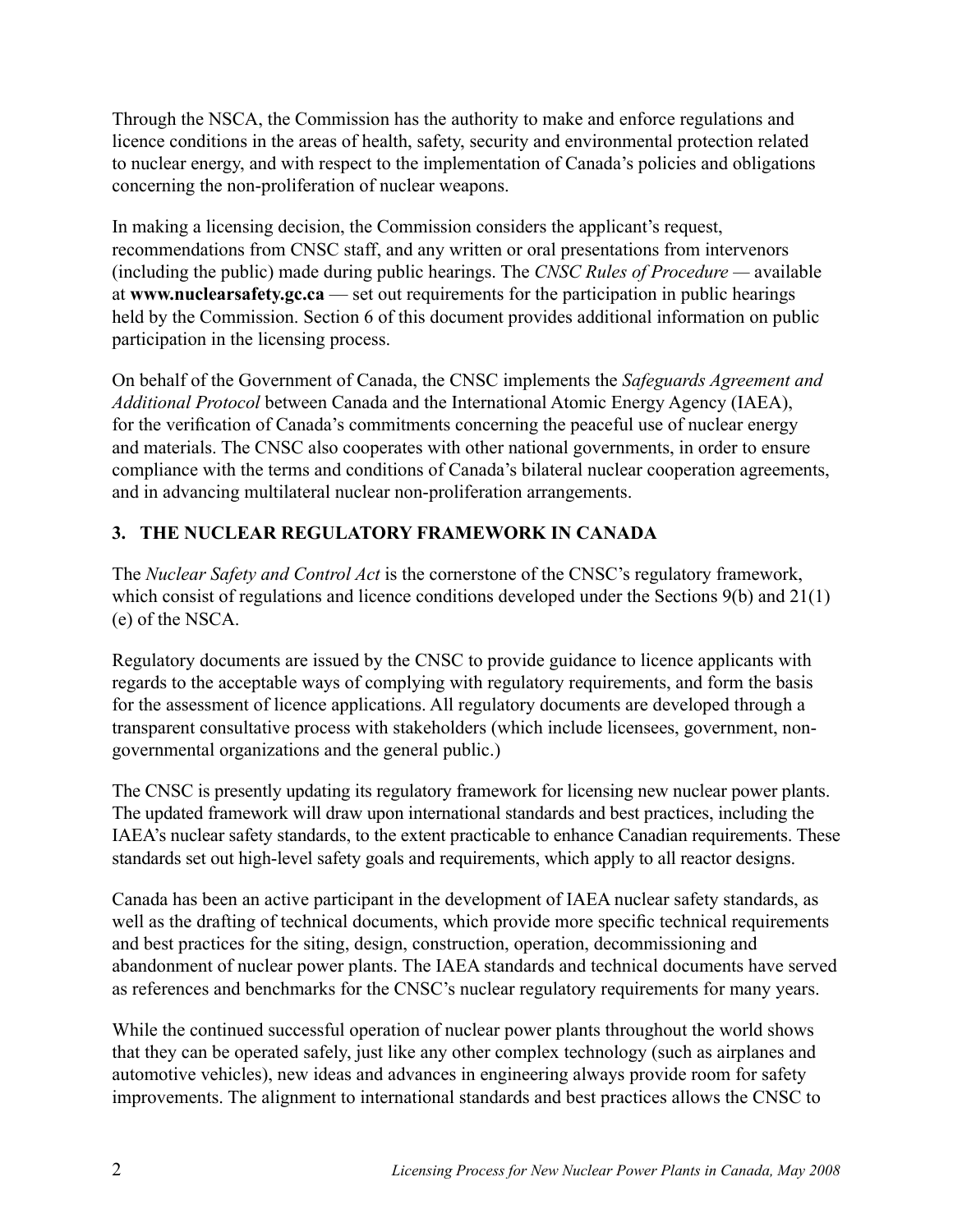build on the most recent advancements in safety, and on the experiences of the world's regulatory community, in order to enhance Canadian requirements. Canadians, therefore, can be assured that any new nuclear power plants built in Canada will meet the highest standards for health, safety, security and environmental protection.

It is important to note that it is the responsibility of licence applicants to choose the nuclear power plant technology that best meets the safety goals, as well as their corporate business plans and strategies. The CNSC's regulatory framework does not limit the choice of technology available to companies who may wish to build and operate new nuclear power plants in Canada. However, any proposed reactor technology will need to meet the regulatory requirements for health, safety, security and environmental protection.

Section 26 of the NSCA prohibits any person from preparing a site, constructing, operating, decommissioning or abandoning a nuclear facility without a licence granted by the Commission. Section 24(4) of the NSCA further states that "no licence may be issued unless, in the opinion of the Commission, the applicant:

- is qualified to carry on the activity that the licence will authorize the licensee to carry on; and
- will, in carrying on that activity, make adequate provision for the protection of the environment, the health and safety of persons and the maintenance of national security and measures required to implement international obligations to which Canada has agreed."

Licences granted by the Commission may contain conditions that must be met by licensees, in addition to the responsibility for meeting the requirements of the NSCA and associated regulations. The regulations, issued under the NSCA, that apply to nuclear power plants are:

- the *General Nuclear Safety and Control Regulations;*
- the *Radiation Protection Regulations;*
- the *Class I Nuclear Facilities Regulations;*
- the *Nuclear Substances and Radiation Devices Regulations;*
- the *Packaging and Transport of Nuclear Substances Regulations;*
- the *Nuclear Non-Proliferation Import and Export Control Regulations;* and
- the *Nuclear Security Regulations.*

These regulations provide licence applicants with general performance criteria, and list the information which all applicants must submit to the CNSC as part of the licence application. Applications for licences must be accompanied by licence fees, as set out in the *CNSC Cost Recovery Fees Regulations,* which is available at **www.nuclearsafety.gc.ca**.

Other legislation, enacted by Parliament, with which the applicants are required to comply includes, but is not limited to:

- the *Nuclear Liability Act;*
- the *Nuclear Fuel Waste Management Act;*
- the *Canadian Environmental Assessment Act;*
- the *Canadian Environmental Protection Act 1999*;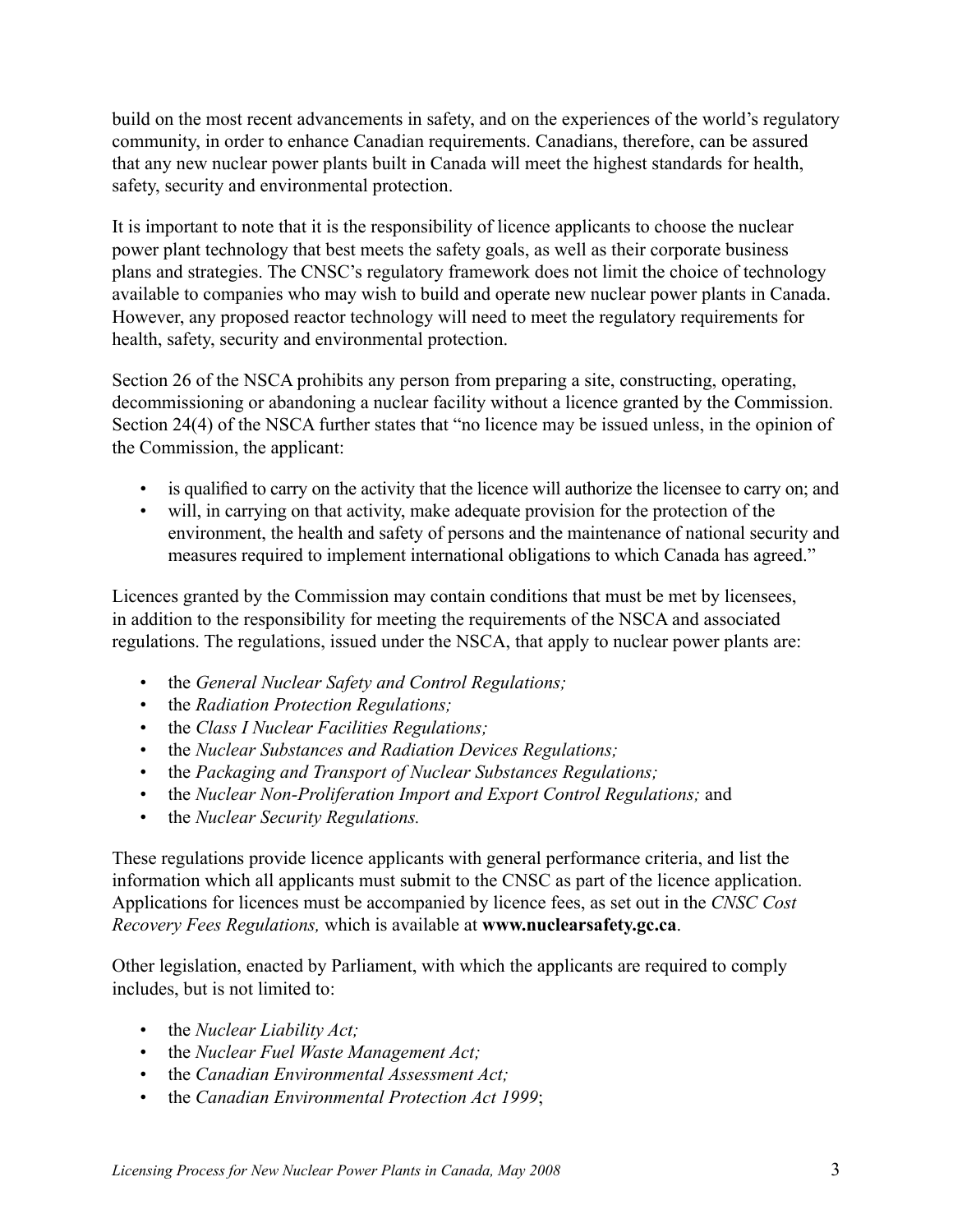- the *Fisheries Act;*
- the *Species at Risk Act*;
- the *Migratory Bird Convention Act*; and
- the *Canada Water Act*.

### **4. Licensing Process for New Nuclear Power Plants**

Under the NSCA, the licensing process is initiated by an application sent by the proponent<sup>3</sup> to the CNSC. The *CNSC Rules of Procedure —* available at **www.nuclearsafety.gc.ca**. *—* state that the application must be filed with the Secretary of the Commission, along with the prescribed fees.

In the CNSC's regulatory regime, nuclear power plants are defined as Class I nuclear facilities, and the regulatory requirements for these facilities are found in the *Class I Nuclear Facilities Regulations*. The regulations also require separate licences for each of the five phases in the lifecycle of a nuclear power plant:

- 1. a licence to prepare a site;
- 2. a licence to construct;
- 3. a licence to operate;
- 4. a licence to decommission; and
- 5. a licence to abandon<sup>4</sup>.

The CNSC's assessment of the information submitted by applicants in support of their application is carried out along with input from other federal and provincial government departments and agencies responsible for regulating health and safety, environmental protection, emergency preparedness, and the transportation of dangerous goods. Separate licences are granted for each phase in the lifecycle of the nuclear power plant, and would be issued in sequence. However, the applications to prepare a site, to construct and to operate a new nuclear power plant may be assessed in parallel. Additional information on the licensing process, under the NSCA, is provided in section 4.2 of this document.

In addition to the five licensing stages pursuant to the NSCA and its regulations, Section  $5(1)(d)$  of the CEAA stipulates that an EA must be carried out, so as to identify whether a project is likely to cause significant adverse environmental effects, before any federal authority could issue a permit or licence, grant an approval, or take any other action for the purpose of enabling the project to be carried out in whole or in part. More information on EAs is available in the next section of this document.

The Government of Canada has recently created the Major Projects Management Office (MPMO) — an initiative to coordinate the development and implementation of an integrated federal project plan throughout the Environmental Assessment, the licensing and permitting processes and the aboriginal consultation phases. The CNSC is a participant in the MPMO initiative with respect to major nuclear projects, including new nuclear power plants. The MPMO will also track and monitor new nuclear power plant projects as they proceed through the regulatory review. For further information, please refer to **http://www.mpmo-bggp.gc.ca.**

<sup>3</sup> Reference to proponent is interchangeable with licence applicant.

<sup>4</sup> Licences to abandon nuclear power plants are not discussed further in this document.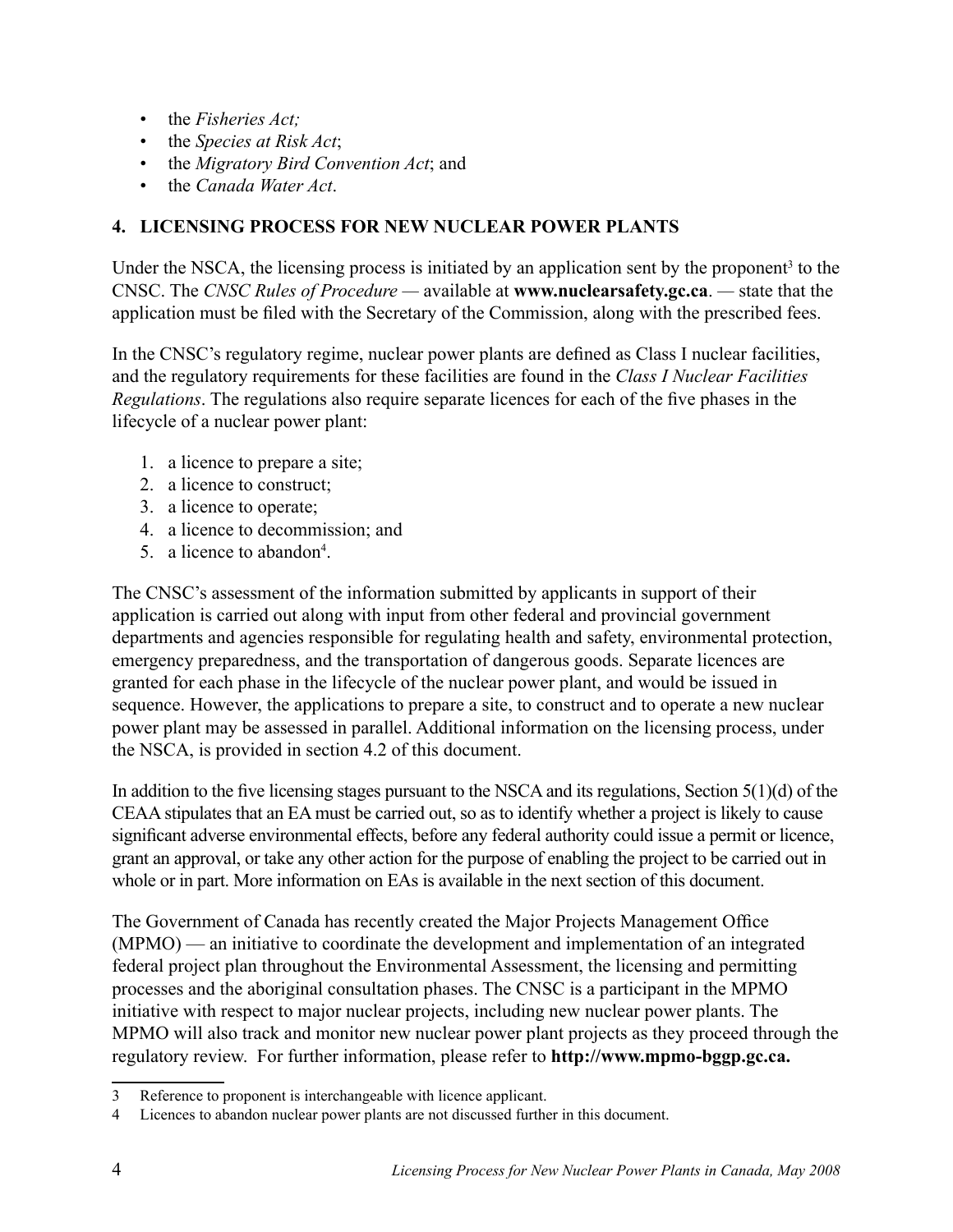### **4.1 A Prerequisite for Licensing: Environmental Assessment under the** *Canadian Environmental Assessment Act*

Environmental assessments (EAs) are carried out to meet the requirements of the *Canadian Environmental Assessment Act* (CEAA). EAs identify whether a specific project is likely to cause significant environmental effects, and determine whether those effects can be mitigated. By considering environmental effects and mitigation early in project planning, potential delays and unnecessary costs can be avoided or reduced.

For new nuclear power plants, the CNSC initiates an EA when a proponent applies under the NSCA for a licence to prepare the site and submits a complete Project Description. Federal departments and agencies will use this Project Description to determine if any associated regulatory decisions need to be made, and to determine if an EA under CEAA will be required.

Before any licensing decision can be made with respect to a new nuclear power plant, the EA must be completed. EAs examine the five phases in the lifecycle of a nuclear power plant: siting, construction, operation, decommissioning and abandoning.

Large-scale and environmentally-sensitive projects, such as nuclear power plants, usually undergo an environmental assessment called a comprehensive study, which mandates public participation (nuclear power plants are included in the CEAA's *Comprehensive List Study Regulations*, which identifies the projects for which comprehensive studies are mandatory.) The EA for a new nuclear power plant project would not be conducted as a comprehensive study if the project is referred to a panel or a mediator by the federal Minister of the Environment, following a recommendation by the Commission. A project's EA is referred for review by a panel (also referred to as a "review panel") in the following cases:

- when it may cause significant adverse environmental effects, even after taking into account mitigation measures;
- when it is uncertain whether a project will cause significant environmental effects, given the implementation of mitigation measures; or
- where public concerns warrant referral.

If a decision is made to refer the EA of a new nuclear power plant to a review panel, the CEAA provides for one of the following three approaches to be taken:

- a review conducted by a panel appointed by the Minister of the Environment;
- a substitution arrangement, whereby the Commission process is used as a complete substitute for a review panel; or
- a joint review (panel) process, through the Panel of the Commission, whereby the Commission (represented by two or more members) is supplemented with temporary member(s) appointed by the Minister of the Environment.

The approach chosen for the review of the environmental assessment by a panel would require approval by the federal Minister of the Environment. The procedures for the conduct of the review by a panel would depend on the approach selected, but would incorporate, as appropriate,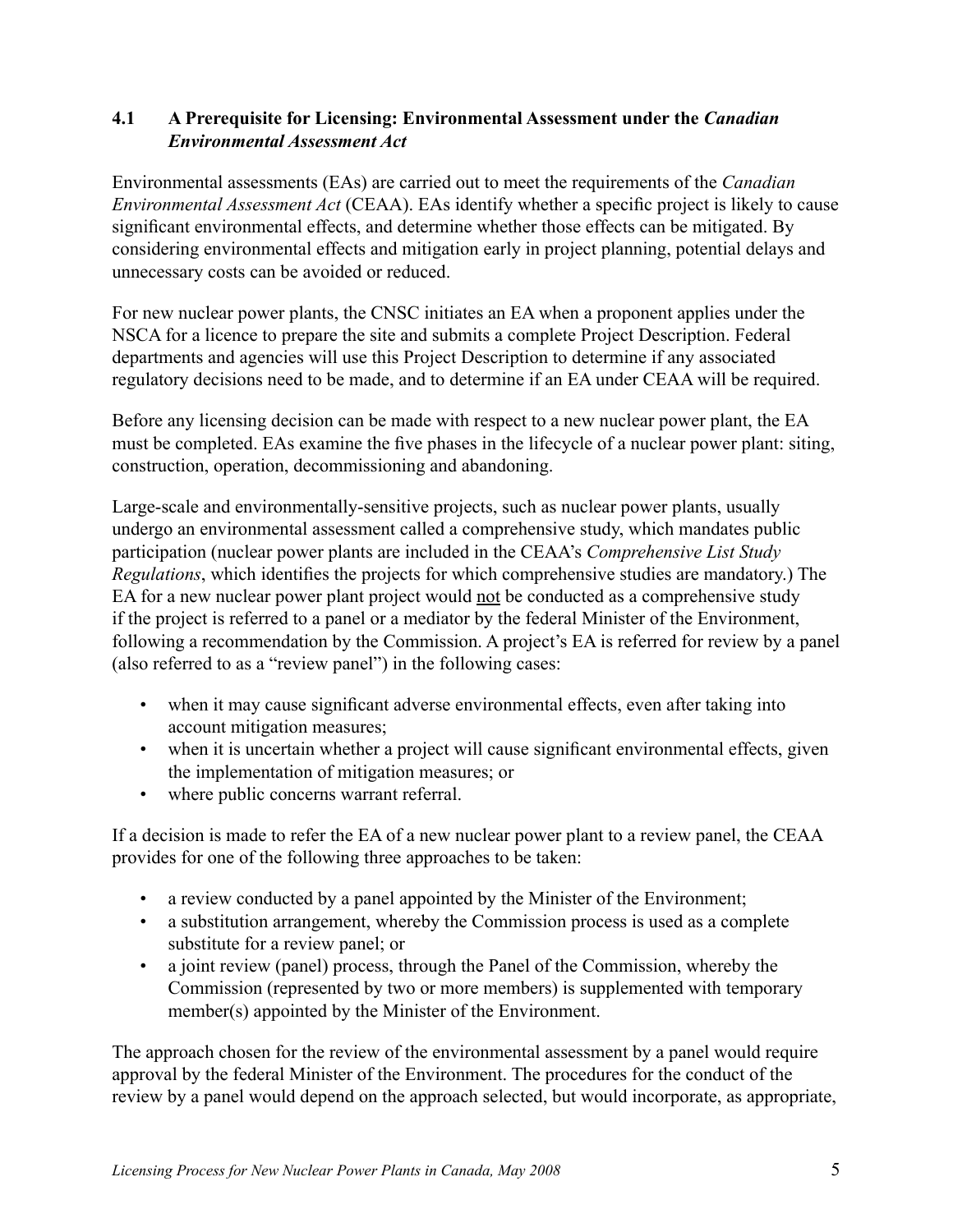the procedures set out in the 1997 Ministerial Guidelines entitled *Procedures for an Assessment by a Review Panel* (available at **http://www.ceaa-acee.gc.ca/013/0001/0007/panelpro\_e.htm**)*.*

The key documents involved in a review panel are:

- Terms of Reference for the panel: issued by the Minister of the Environment, after public consultation;
- Environmental Impact Statement Guidelines: developed by federal departments and agencies or the panel, after public consultation, and issued to the licence applicant, which also include information requirements for the site preparation licence decision;
- Environmental Impact Statement (EIS): developed by the proponent (licence applicant), in response to the requirements of the Environmental Impact Statement Guidelines;
- Report of the review panel: prepared by the panel following public hearings about the EIS submitted to the Minister of the Environment, and made available to the public; and
- Government Response: prepared by the responsible authority (the CNSC with the Canadian Environmental Assessment Agency), in consultation with other federal government departments, and submitted for approval by the Governor in Council, before being released to the proponent and the public.

Given the potential for overlapping EAs, the CEAA allows the federal Minister of the Environment to enter into agreements with provincial and territorial governments relating to the EA of projects where both governments have an interest, through a Joint Review Panel. Existing agreements provide guidelines for the roles and responsibilities of each government in the assessment of such projects (**http://www.ceaa.gc.ca/013/agreements\_e.htm**).

Major projects such as construction and operation of a nuclear power plant also have the potential to impact the exercise of Aboriginal rights in the region where a nuclear power plant is proposed. As a regulatory agency, the CNSC must satisfy itself that the Crown's duty to consult and, if appropriate, accomodate, has been met towards Aboriginal communities whose rights may be impacted. This duty applies throughtout the life-cycle of the project, including pre-submission licensing phase, the Environmental Assessment phase, the licensing phase and follow-up activities once operation of the nuclear power plant begins.

## **4.2 Licensing Process under the** *Nuclear Safety and Control Act*

The process followed by the CNSC for the assessment of a licence application under the NSCA is depicted in the process map in Figure 1 (see end of document). This process map shows key activities carried out by the applicant, CNSC staff and the Commission. Since the application for a licence to prepare site triggers the EA process, the EA covers the entire lifecycle of the nuclear power plant. Additional EAs for other licensing stages – after the licence to prepare site – will not be required. The information to be provided by the applicant when applying for a licence for site preparation, or construction, operation or decommissioning of a nuclear power plant is specified in:

- Section 3 of the *General Nuclear Safety and Control Regulations*;
- Sections 3 through 7 of the *Class I Nuclear Facilities Regulations*;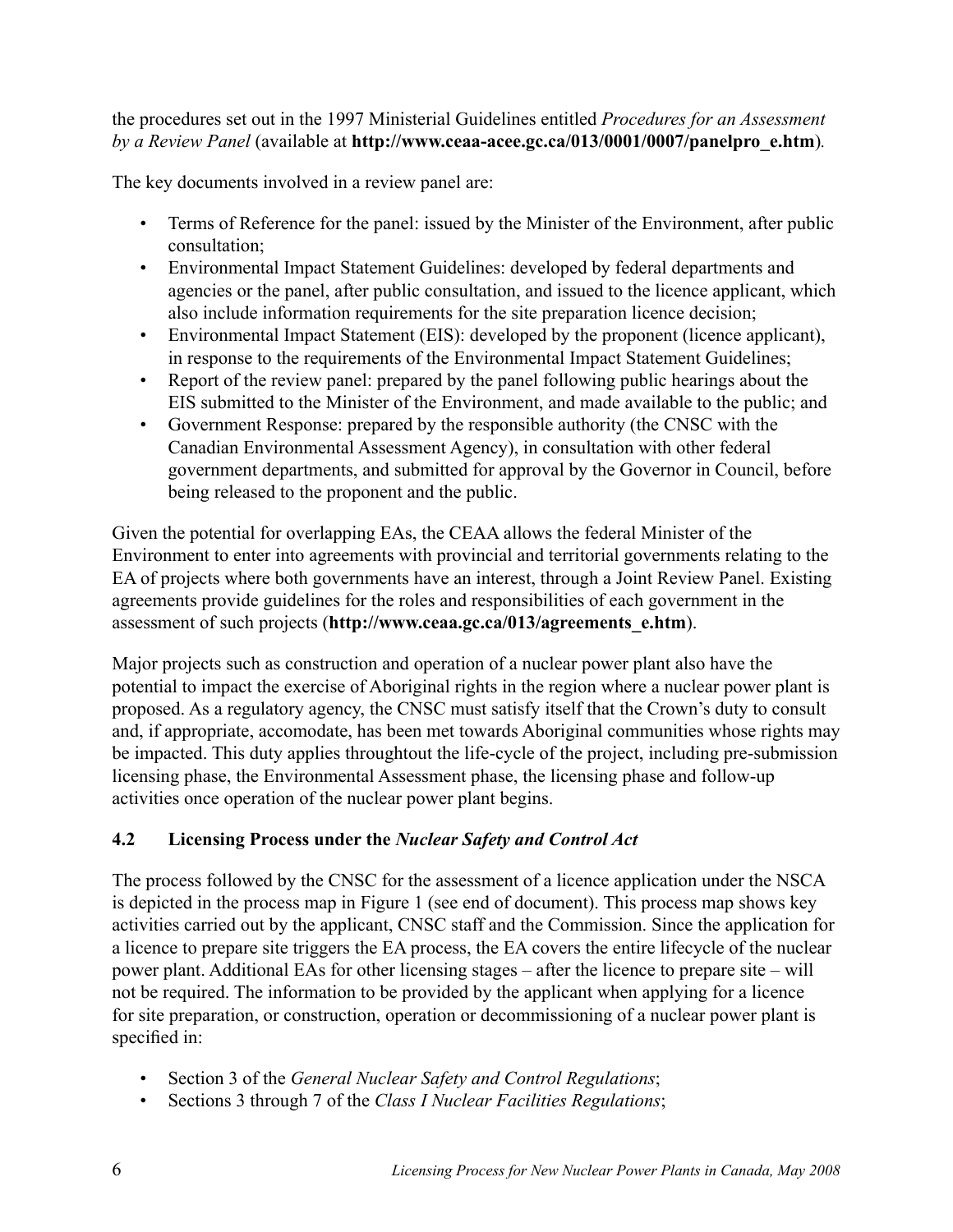- the *Nuclear Security Regulations*;
- the *Radiation Protection Regulations*;
- the *Packaging and Transport of Nuclear Substances Regulations*; and
- the *Nuclear Substances and Radiation Devices Regulations.*

Licence applications must contain all of the information specified in the regulations mentioned above. This information should be comprehensive and complete at the time the application is submitted, so that the CNSC's assessment of the application can be as effective and efficient as possible, and so that any concerns can be identified at the earliest possible time. This, in turn, will optimize the time needed by CNSC staff to carry out the regulatory assessment and prepare recommendations regarding the application for consideration by the Commission. In addition, information on decommissioning plans and financial guarantees for the new nuclear power plant are required early in the licensing process. The *Class I Nuclear Facilities Regulations* require applicants to provide information on the proposed plan for decommissioning their nuclear facility or site.

In addition to the details concerning decommissioning plans, the *General Nuclear Safety and Control Regulations* require that information on financial guarantees should accompany licence applications. Financial guarantees are required in order to ensure that sufficient funds are available for decommissioning activities at any licensing stage (including the plant, at the end of its useful life) and for the long-term management of spent nuclear fuel. Information on proposed financial guarantees should include any obligations for funding the decommissioning and longterm management of nuclear fuel waste, pursuant to the *Nuclear Fuel Waste Management Act*.

In accordance with the *Nuclear Safety and Control Act* (NSCA) and the *Class I Nuclear Facilities Regulations*, an applicant must file separate applications for licences: first, to prepare a site; later, to construct; and then to operate the facility. While the Commission will make decisions regarding these licences in sequence, there are some processes that licence applicants may pursue in parallel, according to their own project risk assessments. For example, if an applicant decides to submit an application for a *Licence to Construct* in parallel with the EA and *Licence to Prepare Site* process, there is no need to duplicate the information already submitted in the EIS and application for a licence to prepare site.

All regulatory work performed by the CNSC in reviewing and assessing the information pursuant to licence applications is cost recovered from the licence applicants. It is important to note that any information submitted in support of a licence application will be made public, except for prescribed information, or information protected under the provisions of the *Access to Information Act* (such as security-related or commercially-sensitive data).

Early communication with the CNSC can help the applicant develop a good understanding of the regulatory requirements for new nuclear power plants, the licensing process and the information to be submitted in support of a licence. Early communications also enable the CNSC to plan for the regulatory review, including making sure that adequate staff is available to carry out the regulatory assessment.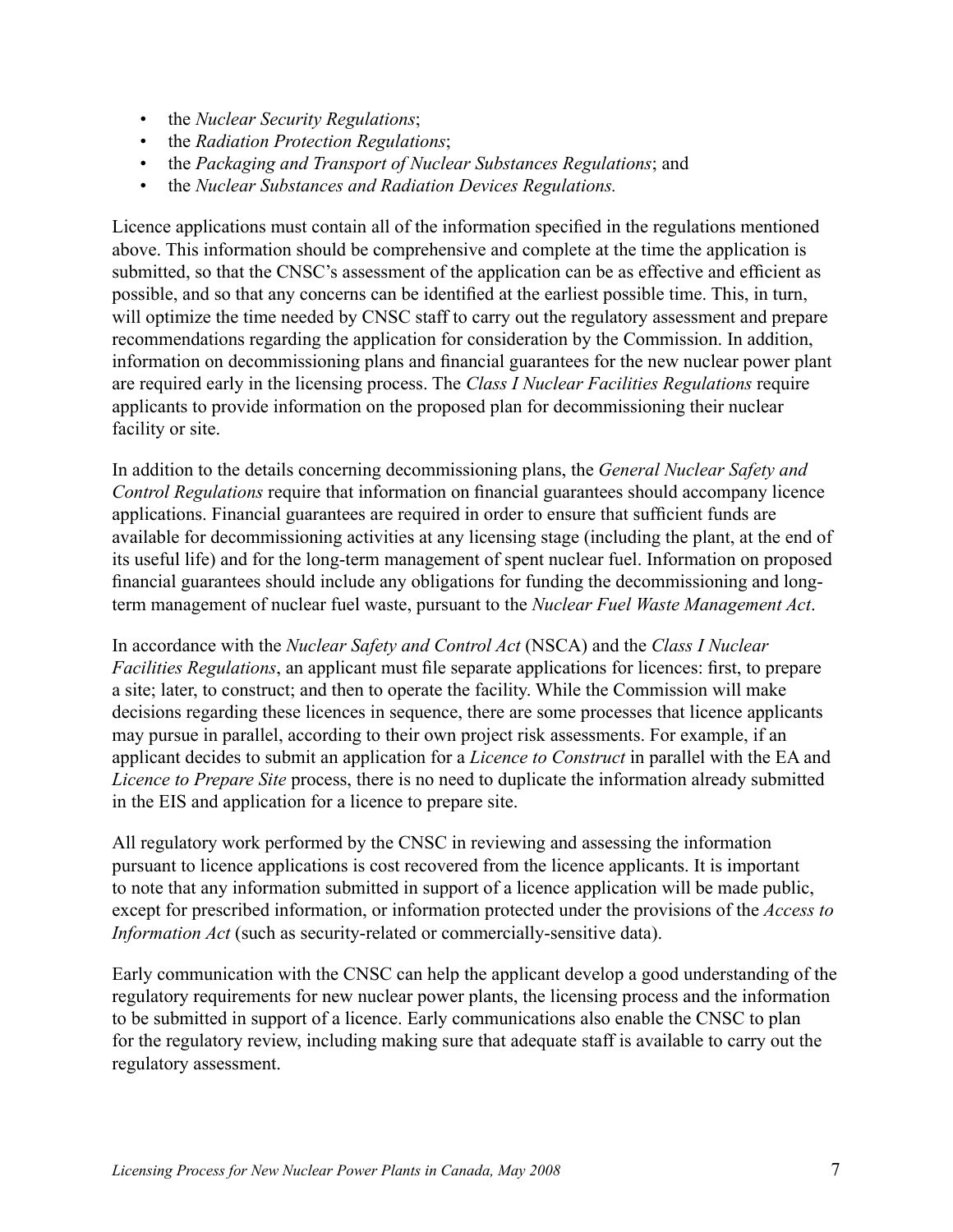## **4.2.1 Site Preparation**

Prior to issuing a licence to prepare the site for construction of a nuclear power plant, the Commission must be satisfied that it is feasible to perform the site preparation activities in a manner that will satisfy all health, safety, security and environmental protection requirements. In addition, the Commission cannot issue a site preparation licence, unless a decision as a result of the EA has been made, indicating that the project may proceed.

The CNSC will also need to be assured that the site meets all applicable regulatory requirements.

The following aspects are considered in the evaluation of the suitability of a site over the life of a nuclear power plant:

- the potential effects of external events (such as seismic events, tornadoes and flood) and human activity on the site;
- the characteristics of the site and its environment, which could influence the transfer (to persons and the environment) of radioactive and hazardous material that may be released; and
- the population density, population distribution and other characteristics of the region, insofar as they may affect the implementation of emergency measures and the evaluation of the risks to individuals, the surrounding population and the environment.

Under the regulations, an applicant must submit, for any licence, a Project Description of the facility and plans showing the location, perimeter, areas, structures and systems of the facility. An application for a *Licence to Prepare Site* does not require detailed information or determination of a reactor design; however, high level design information is required for the environmental assessment that precedes the licensing decision for a *Licence to Prepare Site*. An application for a *Licence to Construct* must contain more detailed information about the reactor design and a supporting safety case (additional information on the construction licensing process is provided in section 4.2.2 of this document).

### Specific information required to obtain a *Licence to Prepare Site* is listed in Section 4 of the *Class I Nuclear Facilities Regulations* (available at **http://www.nuclearsafety.gc.ca**).

The goal of the CNSC, during the site preparation stage, is to ensure that the site characteristics which may have an impact on health, safety, security and the environment have been identified, and that these characteristics can and will be taken into consideration in the design, operation and decommissioning of the proposed nuclear power plant. The technical information arising from the consideration of external events, site specific characteristics and supporting assessments, is used as input into the design of the nuclear power plant, and must be included in the application.

The CNSC staff's conclusions and recommendations from technical reviews are documented in reports submitted to the Commission. It is the Commission, not the CNSC staff, which issues the *Licence to Prepare Site* after holding a public hearing, where all parties (applicant, CNSC staff and intervenors) have the opportunity to participate. As noted earlier, the Commission will not issue a licence unless it is satisfied that the applicant will make adequate provisions to protect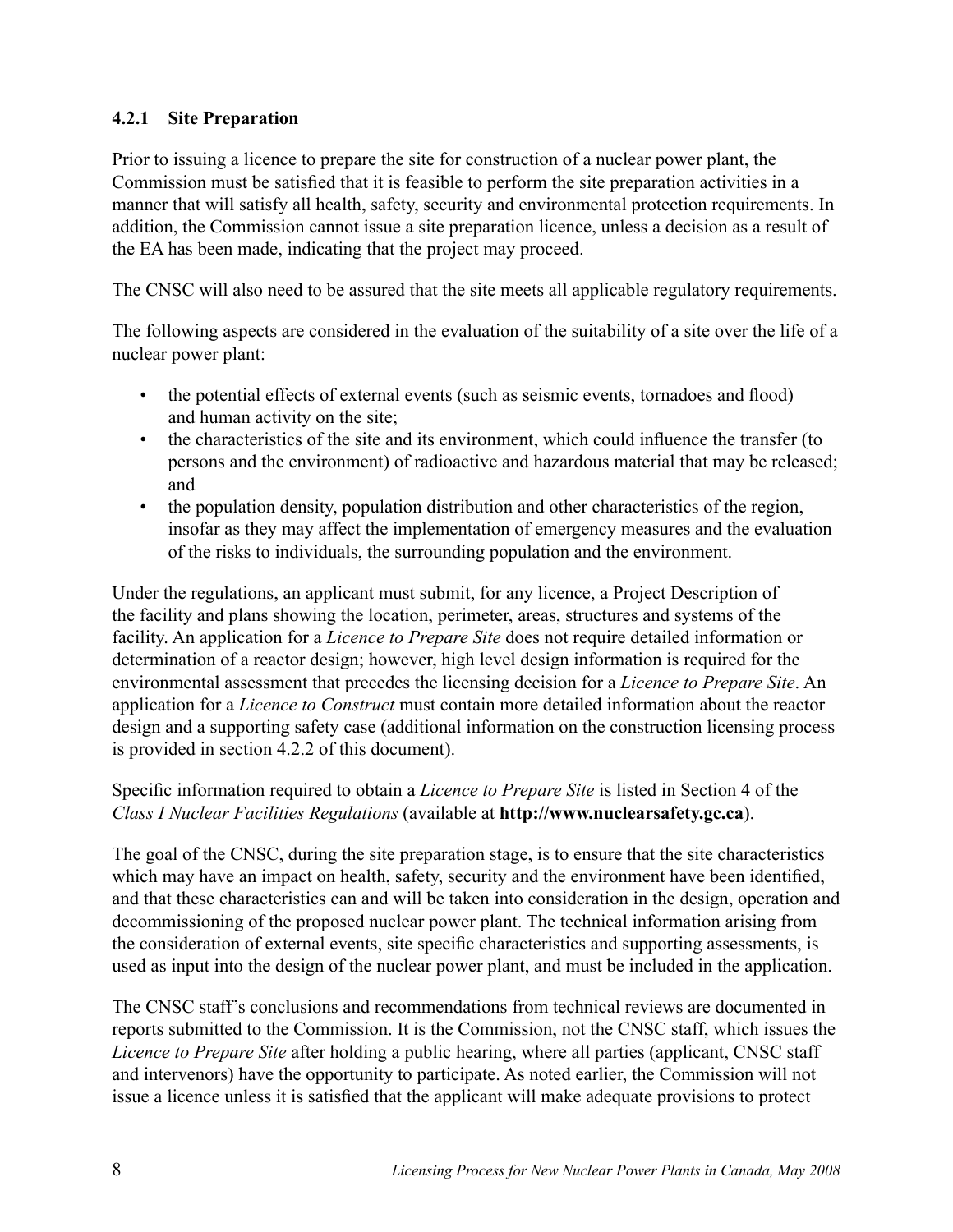health, safety, security and the environment, and to respect international obligations to which Canada has agreed. It is the responsibility of the applicant to demonstrate that it will make any such adequate provisions, when applying for a licence.

Licences are typically issued with conditions, which may include "hold points" where CNSC approval is required before further work may proceed.

## **4.2.1.1 Joint Review Panel: Concurrent Environmental Assessment and Site Preparation Licence**

The Environmental Assessment (under the CEAA) and the *Licence to Prepare Site* (under the NSCA) have overlapping but distinct information requirements. For instance, an EA requires more information about potential accidents and incidents than the CNSC regulations require in a *Licence to Prepare Site*. Conversely, the CNSC regulations require information that is not typically included in an EA, such as Section 4(d) of the *Class I Nuclear Facilities Regulations*, which requires submission of the proposed quality assurance program for the design of the facility.

Both environmental assessment and licensing (to prepare a site) processes occur concurrently when a project undergoes a Joint Review Panel process (see section 4.1). This ensures that the information submitted by the proponent can be considered by public and government agencies through a single process, and any appropriate decisions under EA and licensing can be made by a single body — the Joint Review Panel.

The combined EA and licensing procedure, under the Joint Review Panel process, is illustrated in Figure 2 (see end of document).

Key documents in a Joint Review Panel process are:

- the Joint Review Panel Agreement, which gives the terms of reference for the Joint Review Panel;
- the Environmental Impact Statement (EIS) Guidelines, which provide instructions to the proponent on how to prepare the EIS and the application for a *Licence to Prepare Site*.

The Canadian Environmental Assessment Agency and the CNSC invite the public and other stakeholders to comment on both documents, before they are published in the final form by the federal Minister of the Environment.

Once the documents are published, the EIS Guidelines are provided to the licence applicant, and a Joint Review Panel is appointed.

A proponent uses the EIS Guidelines to prepare and submit the EIS and other documents in support of the application for *Licence to Prepare Site*. Through a public technical review, the Joint Review Panel considers the advice of CNSC staff, other government departments and agencies, and the comments provided by the Aboriginal groups, the public and other stakeholders. The Panel will require the proponent to submit additional information until the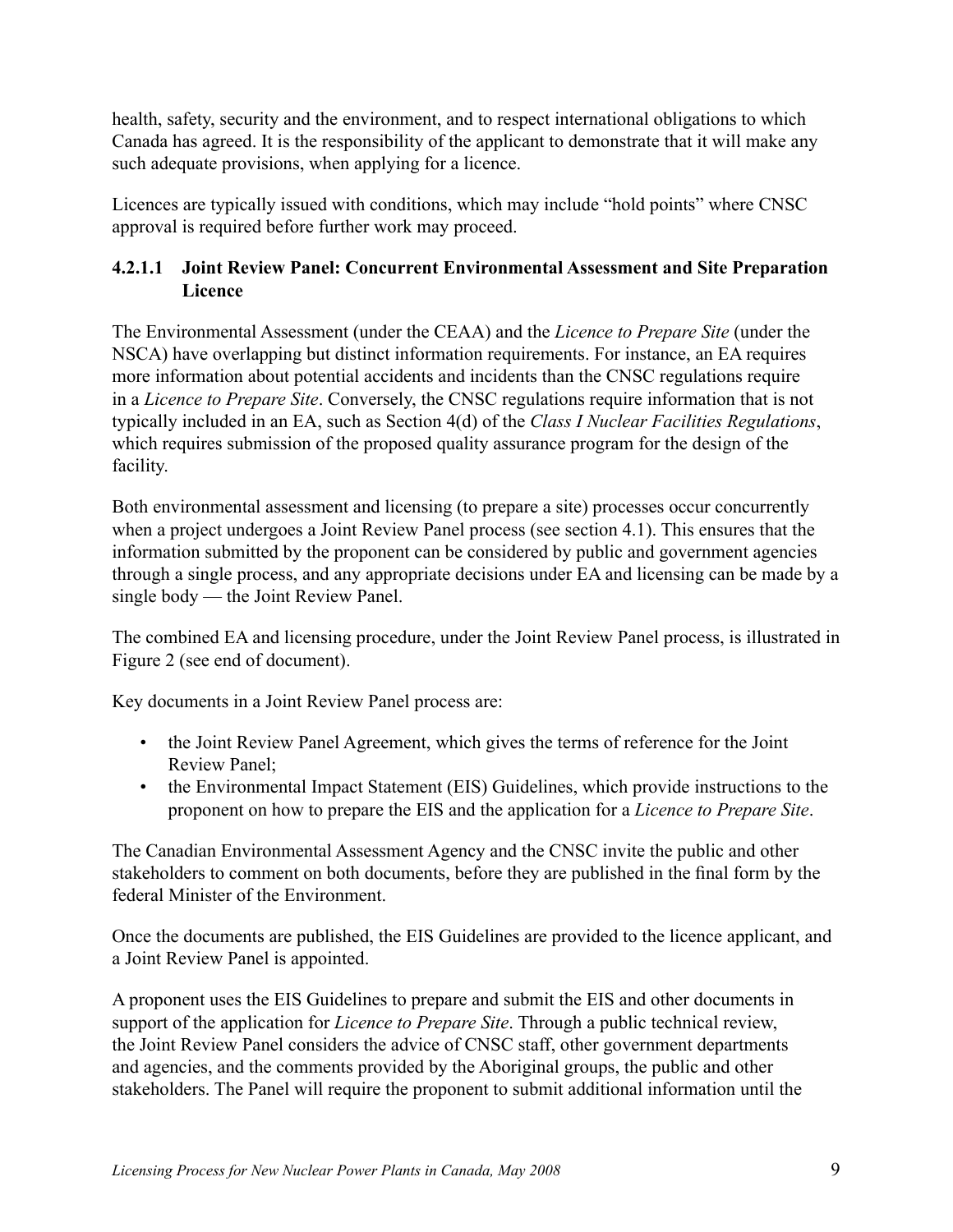Panel is satisfied that the intent of the EIS Guidelines is met, and there is sufficient information to proceed to the public hearings.

At the hearings, the Joint Review Panel hears interventions about the EIS from the public and other stakeholders to consider the evidence presented. Upon the completion of the hearings, the Joint Review Panel prepares and submits a report on the environmental assessment of the project to the Minister of the Environment, who makes the report available to the public.

After considering this report, the Governor in Council approves a Government Response. The response includes a recommendation on whether the CNSC can proceed to issue a license. Subject to the Governor in Council recommendation, the Joint Review Panel may issue the *License to Prepare Site* for a new nuclear power plant. At this stage, the Joint Review Panel would have met its responsibilities, and would no longer be involved with the subsequent licensing phases of a new nuclear power plant project.

### **4.2.2 Construction**

When applying for a *Licence to Construct* a nuclear power plant, it is the responsibility of the applicant to demonstrate to the CNSC that the proposed design of the nuclear power plant conforms to regulatory requirements, and will provide for the safe operation on the designated site over the proposed life of the facility. The information required in support of the application to construct a nuclear power plant includes, for example:

- a description of the proposed design for the nuclear power plant, taking into consideration the physical and environmental characteristics of the site;
- environmental baseline data, on the site and surrounding area;
- a Preliminary Safety Analysis Report, showing the adequacy of the design;
- measures to mitigate the effects on the environment and health and safety of persons that may arise from the construction, operation or decommissioning of the facility;
- information on the potential releases of nuclear substances and hazardous materials, and proposed measures to control them; and,
- programs and schedules for recruiting and training operations and maintenance staff.

A more complete listing of the information required to obtain a *Licence to Construct* a nuclear power plant is listed in Section 5 of the *Class I Nuclear Facilities Regulations* (available at **http://www.nuclearsafety.gc.ca**).

After the construction licence application has been received, the CNSC performs a comprehensive assessment of the design documentation, the Preliminary Safety Analysis Report, the construction program, and any other information required by the regulations. The assessment focuses on determining whether the proposed design and safety analysis, along with other required information, meet regulatory requirements. Specifically, the evaluation involves rigorous engineering, scientific analysis and engineering judgment, taking into consideration the CNSC's experience and knowledge of the best practices in nuclear plant design and operation, as gained from existing power plants in Canada and around the world. This review may take place in parallel with the Environmental Assessment and site preparation licensing process.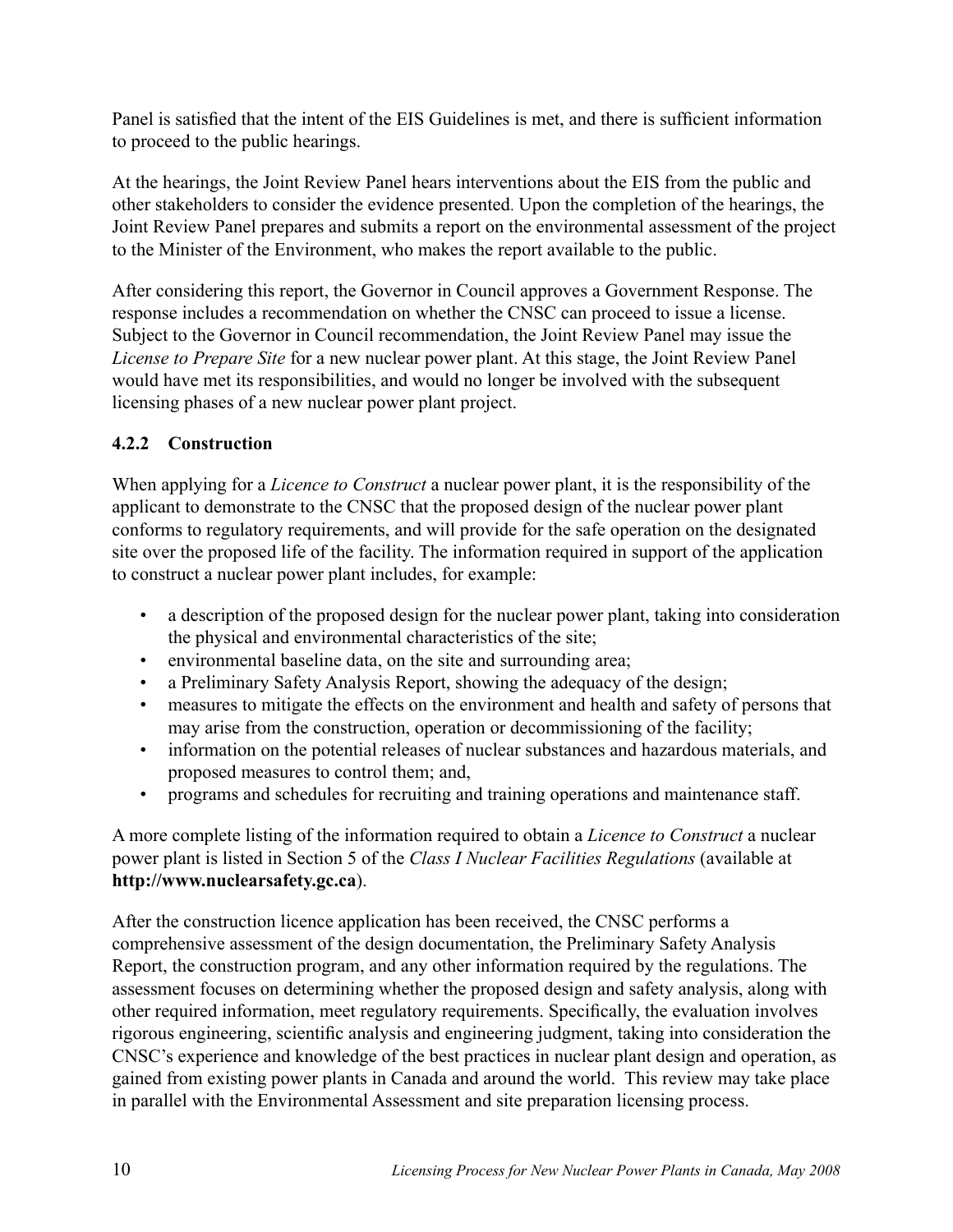In addition to reviewing the information included in the application, the CNSC also verifies that any outstanding issues from the site preparation stage have been resolved. The CNSC staff's conclusions and recommendations from these reviews are documented in reports submitted to the Commission; the Commission then makes the final decision on the issuance of the construction licence. As noted earlier, the Commission will not issue a licence unless it is satisfied that the applicant will make adequate provisions to protect health, safety, security and the environment, and to respect the international obligations to which Canada has agreed. As such, it is the responsibility of the applicant to show that there are no major safety issues outstanding at the time the Commission considers the application for a construction licence.

During the construction phase, the CNSC carries out compliance activities to verify that the licensee is complying with the NSCA, associated regulations and its licence. Such compliance activities focus on confirming that plant construction is consistent with the design, the licensee is demonstrating adequate project oversight and confirming that quality assurance requirements are being met.

For the latter part of construction, regulatory attention turns towards the inactive commissioning program (without fuel loaded) and associated activities, whose purpose is to demonstrate, to the extent practicable, that all the systems, structures and components function reliably.

### **4.2.3 Operation**

When applying for a *Licence to Operate* a nuclear power plant, it is the responsibility of the applicant to demonstrate to the CNSC that it has established the safety management systems, plans and programs that are appropriate to ensure safe and secure operation. Information required in support of the application for a licence to operate includes, for example:

- a description of the structures, systems and equipment at the nuclear power plant, including their design and operating conditions;
- the Final Safety Analysis Report; and
- proposed measures, policies, methods and procedures for:
	- commissioning systems and equipment;
	- operating and maintaining the nuclear facility;
	- handling nuclear substances and hazardous materials;
	- controlling the release of nuclear substances and hazardous materials into the environment;
	- preventing and mitigating the effects on the environment and health and safety, resulting from the operation and subsequent decommissioning of the plant;
	- assisting off-site authorities in emergency preparedness activities, including assistance to deal with an accidental off-site release; and
	- nuclear security.

A more complete listing of the specific information required to obtain a licence to operate a nuclear power plant is found in Section 6 of the *Class I Nuclear Facilities Regulations* (available at **http://www.nuclearsafety.gc.ca**)**.**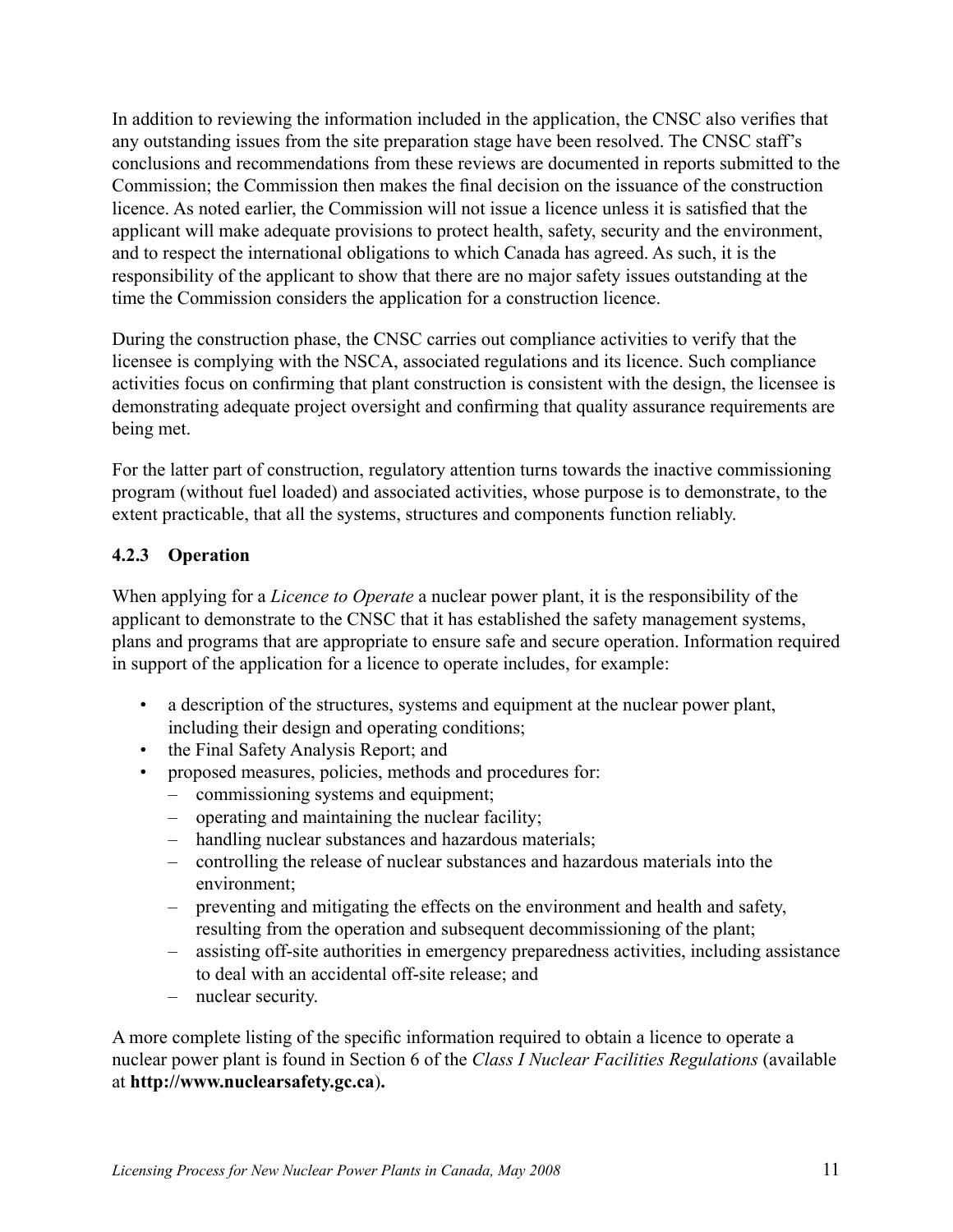In addition to assessing the information included in the application to operate the nuclear power plant, the CNSC also verifies that any outstanding issues from the construction licensing stage have been resolved.

The CNSC staff's conclusions and recommendations from these reviews are documented in reports submitted to the Commission, which then makes the final decision on the issuance of the operating licence.

The *Licence to Operate* will enable the operator to begin active commissioning. The purpose of the commissioning activities is to demonstrate that the plant has been constructed in accordance with the design, and that the systems, structures and components important to safety are functioning reliably. The initial operating licence is typically issued with conditions (hold points) to load nuclear fuel, permit reactor start-up, and operation at power in steps up to the design rating of the plant. All the relevant commissioning tests must be satisfactorily completed before the hold points can be relinquished.

During the subsequent long-term operation of the plant, the CNSC carries out compliance activities in order to verify that the licensee is complying with the NSCA, associated regulations and its licence terms. If the compliance activities identify any non-compliance or adverse trend, there is a range of possible actions that the CNSC can take, from a request for licensee action to prosecutions.

### **4.2.4 Decommissioning**

As noted above, the information on decommissioning plans and financial guarantees will, in practice, be taken into account at all stages of licensing (site preparation, construction and operation). At the end of a nuclear power plant's useful life, it will be necessary to decommission the facility. This will require a separate licence from the Commission. Factors taken into account when evaluating an application to decommission a nuclear power plant include, but are not limited to:

- the major components and systems within the facility, which must be properly considered during decommissioning planning;
- the design features that will facilitate the decommissioning activities and reduce the spread of contamination during operation;
- the expected levels of activation and contamination within the facility, following the end of operation;
- an assessment of structures, to ensure that they are capable of being maintained for the proposed period of storage and monitoring;
- the disposal of some of the nuclear materials and radiation devices (e.g., fresh fuel, spent fuel, heavy water and/or water contaminated with tritium, and other prescribed nuclear materials); and
- the quantities, or volumes, of wastes of all types (radioactive and hazardous) expected during the decommissioning activities.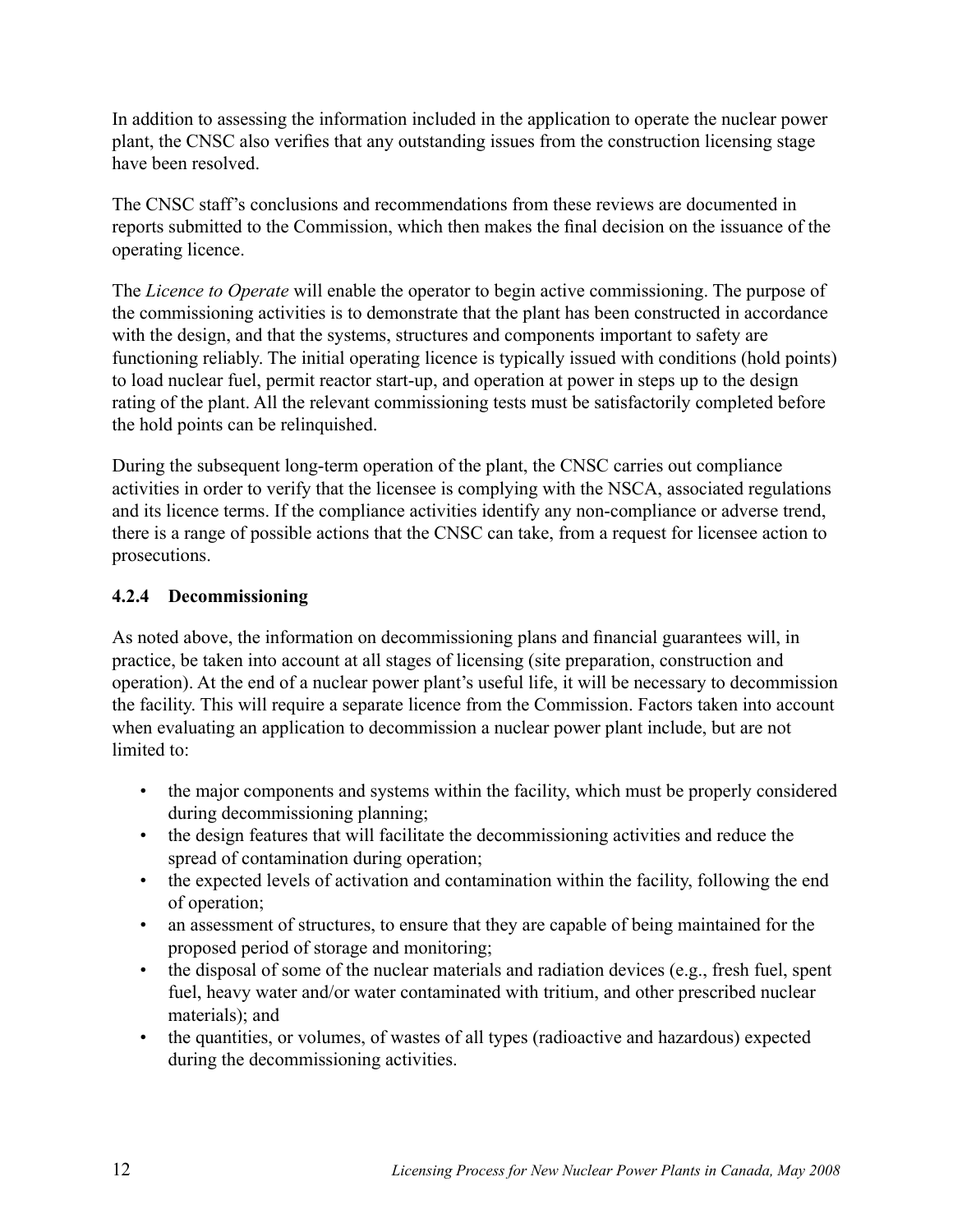A listing of the specific information to be provided in support of an application to obtain a licence to decommission a nuclear power plant is found in Section 7 of the *Class I Nuclear Facilities Regulations* (available at **http://www.nuclearsafety.gc.ca**).

In addition, the licensees must show that they have sufficient funds to decommission the plant, provide for the long-term management of spent nuclear fuel, and provide continuing environmental monitoring and maintenance of the site, for the duration of the licence.

### **5. TIMEFRAME FOR LICENSING NEW NUCLEAR POWER PLANTS IN CANADA**

The regulatory process for new power plant licensing, from receipt of the initial application to commercial operation, can be divided into three phases:

- EA and *Licence to Prepare Site*;
- *• Licence to Construct*; and
- *• Licence to Operate*.

The NSCA does not have provisions for combined licences for site preparation, construction, or operation. Separate licences must, therefore, be granted for each phase, and would be issued in sequence. However, applications to prepare a site, to construct and to operate a new nuclear power plant could be assessed in parallel.

As a regulatory agency, the CNSC must satisfy itself that the Crown's duty to consult and, if appropriate, accomodate, has been met towards Aboriginal communities whose rights may be impacted. Activities related to Aboriginal consultation take place throughtout the life-cycle of the project, including pre-submission licensing phase, the Environmental Assessment phase, the licensing phase and once operation of the nuclear power plant begins.

In the context of a Joint Review Panel process (see sections 4.1 and 4.2.1.1), Figure 3 (see end of document) shows the process map for licensing a new nuclear power plant, including the EA, the work carried out by the CNSC to assess applications, key decision points in the process and activities performed by the applicant. As shown in Figure 3 and in Table 1, the CNSC estimates that the total time from the receipt of application to the issuance of a licence to operate is approximately nine years — taking into consideration that a number of activities may proceed in parallel.

Table 1 outlines the estimated durations of the EA and Licensing phases, and includes approximate time for applicant's activities, such as preparation of the site and construction of the facility. The applicant's activities occur in parallel with regulatory activities.

The time estimates in Table 1:

- assumes that the CNSC will receive complete and comprehensive applications;
- includes the time needed for resolution of comments on submissions; and
- includes the time required for the 2-day licence hearing process, which amounts to six months.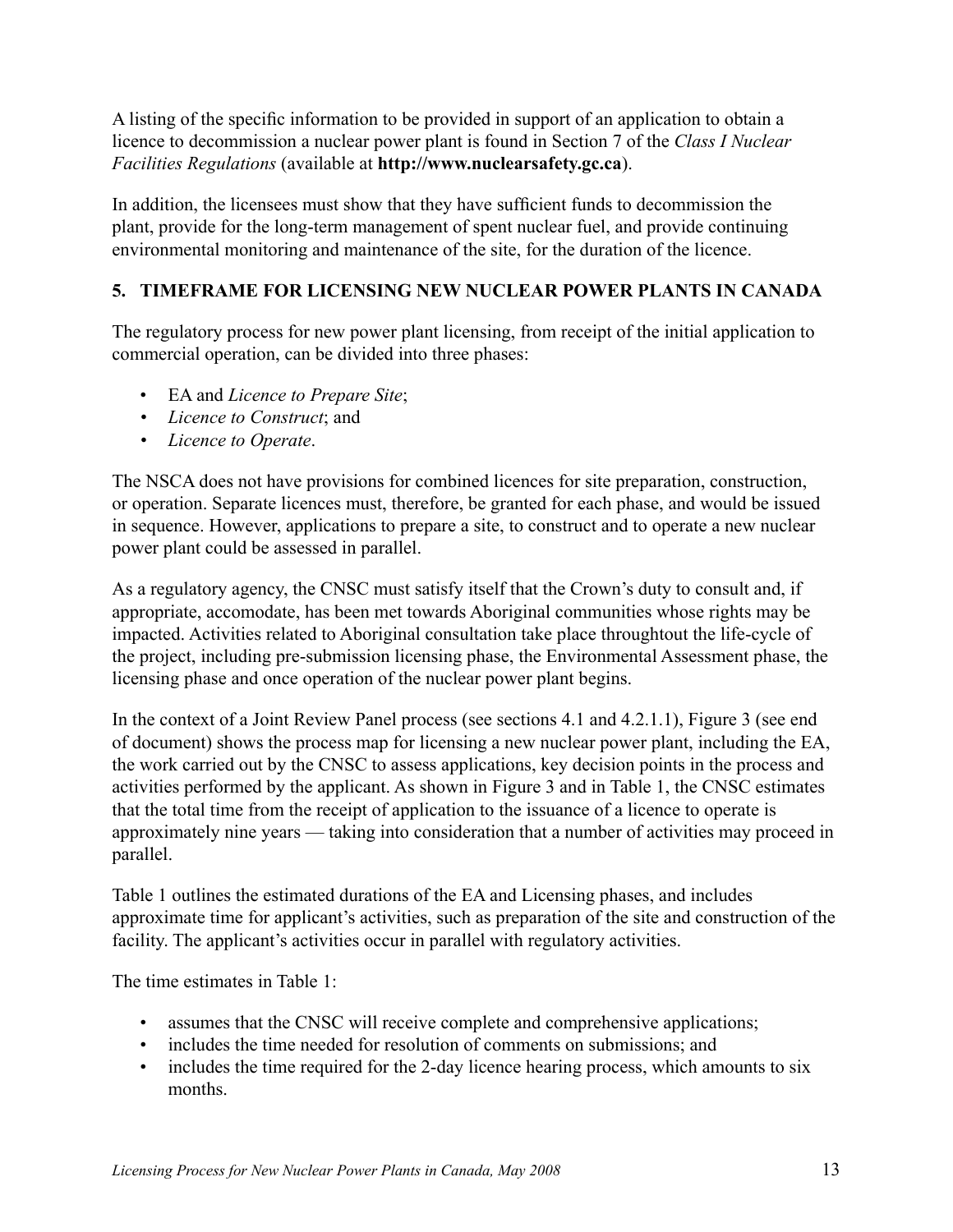### **Table 1: Approximate Duration of the Environmental Assessment and Licensing Steps**

| <b>Activity</b>                                                                                                                                                                                                              | <b>Duration</b>     |
|------------------------------------------------------------------------------------------------------------------------------------------------------------------------------------------------------------------------------|---------------------|
| <b>Aboriginal Consultation</b>                                                                                                                                                                                               | ongoing             |
| Environmental Assessment and Licence to Prepare Site <i>(includes</i> )<br>development of Joint Review Panel Agreement and EIS Guidelines)                                                                                   | $\sim$ 36 months    |
| Applicant prepares site                                                                                                                                                                                                      | $\sim$ 18 months    |
| Licence to Construct – at least 6 months overlap with the previous<br>activities                                                                                                                                             | $\sim$ 30 months    |
| Licence to Operate                                                                                                                                                                                                           | $\sim$ 24 months    |
| Applicant's activities, e.g. plant construction                                                                                                                                                                              | $\sim$ 48-54 months |
| Total duration from the application for the Licence to Prepare<br>Site to Licence to Operate, taking into account overlapping<br>environmental assessment/licensing and applicant's activities, which<br>may run in parallel | $\sim$ 9 years      |

Some of the following factors may also influence the duration of the licensing process:

- the EA process could take up to 36 months, depending on whether the EA is carried out as a comprehensive study or by a panel, and depending on the amount of time required by the licence applicant to prepare the necessary documentation (e.g. EIS, providing additional information requirements). This represents an estimate, based on past experience;
- the information required to accompany the application should be submitted in a comprehensive and complete package, so that the assessment of the application can be carried out in an effective, efficient and timely manner;
- the time required for the applicant to carry out its activities (i.e. prepare the site, construct and commission the nuclear power plant and train and certify plant personnel);
- whether there are any major safety issues that require resolution before CNSC staff can prepare their recommendations to the Commission; and
- whether the CNSC has the resources to carry out its review in a timely manner.

## **6. Public Involvement in the Licensing Process**

The CNSC is committed to operating with a high level of transparency. This includes engaging stakeholders through a variety of appropriate consultation processes, effective information sharing, and communications.

An EA for a new nuclear power plant, conducted either at the comprehensive study or panel review level, provides significant opportunities for public participation. If a decision is made to refer the project's environmental assessment to a review by panel, these opportunities include commenting on draft Environmental Impact Statement (EIS) Guidelines and the Joint Review Panel Agreement, commenting on the EIS and participating in public hearings. Dedicated funds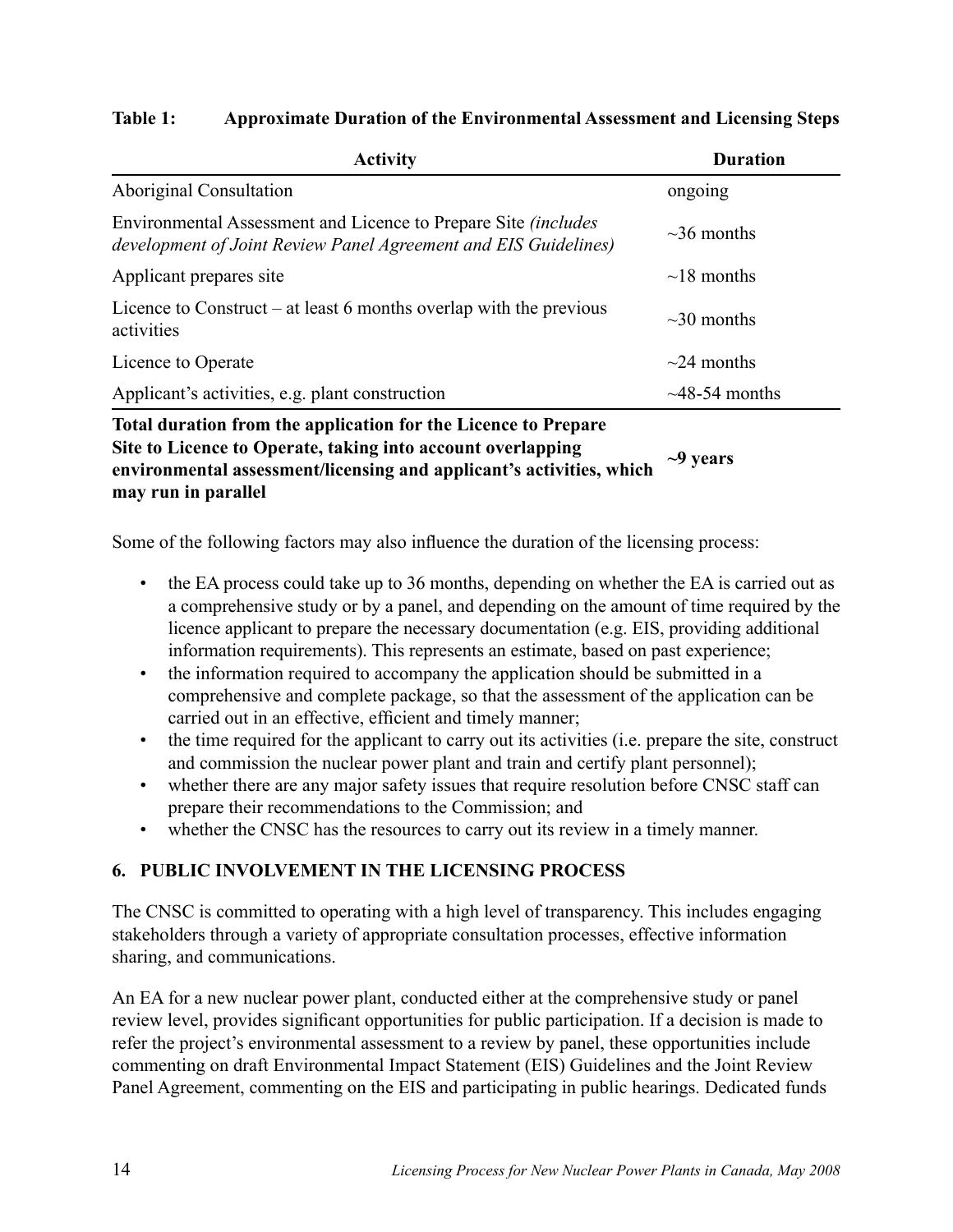are provided and administered by the Canadian Environmental Assessment Agency, to assist participants in preparing for and participating in the EA process.

In the case when a project undergoes a Joint Review Panel process (see sections 4.1 and 4.2.1.1), public participation is especially encouraged, because this approach involves decisions by a single body— a Joint Review Panel — about a project's environmental assessment and licence to prepare a site.

The consideration of licence applications for new nuclear power plants by the Commission follows the public hearing process, as set out in the *CNSC Rules of Procedure*, which are available on the CNSC's Web site at **www.nuclearsafety.gc.ca**. Typically, public hearings for licensing applications for nuclear power plants take place over two hearing days — held over a ninety-day period. Public hearings give affected parties and members of the public an opportunity to be heard before the Commission. The timelines for both one-day and two-day hearings, based on the *CNSC Rules of Procedure*, are shown in Figure 4 (see end of document).

Following the second day of the hearing, the Commission members will deliberate and render a Record of Proceedings, including Reasons for Decision. Typically, the Record of Proceedings and Reasons for Decision are published within six weeks after the close of the hearing.

In addition to the formal licensing process, the CNSC encourages licence applicants to undertake pre-application communications activities, such as public consultations, regarding their plans for new nuclear power plants. The CNSC has issued a regulatory guide (G-217: *Licensee Public Information Programs*), which provides general information to licensees on the regulatory requirements for public information programs.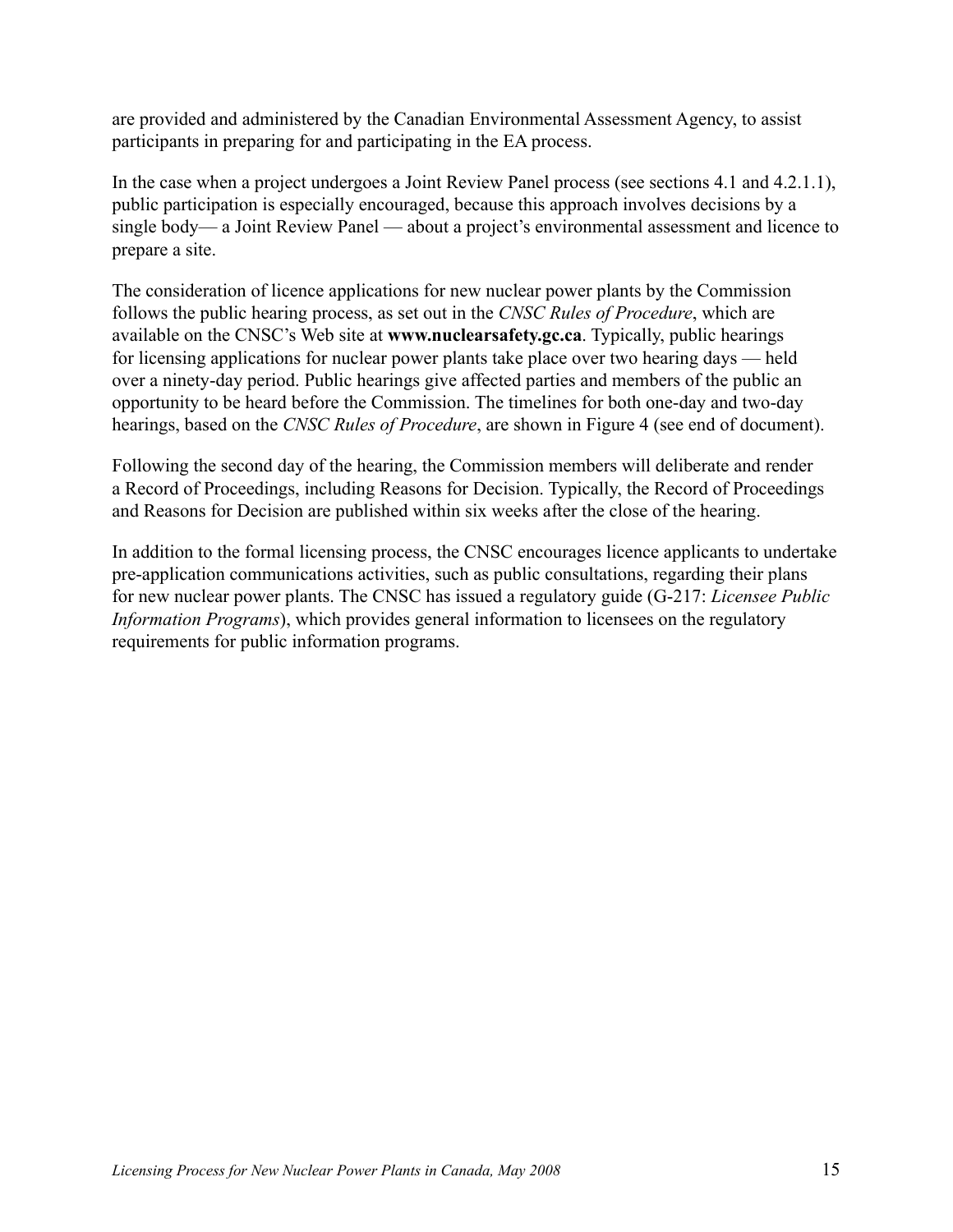

*Licensing Process for New Nuclear Power Plants in Canada, May 2008*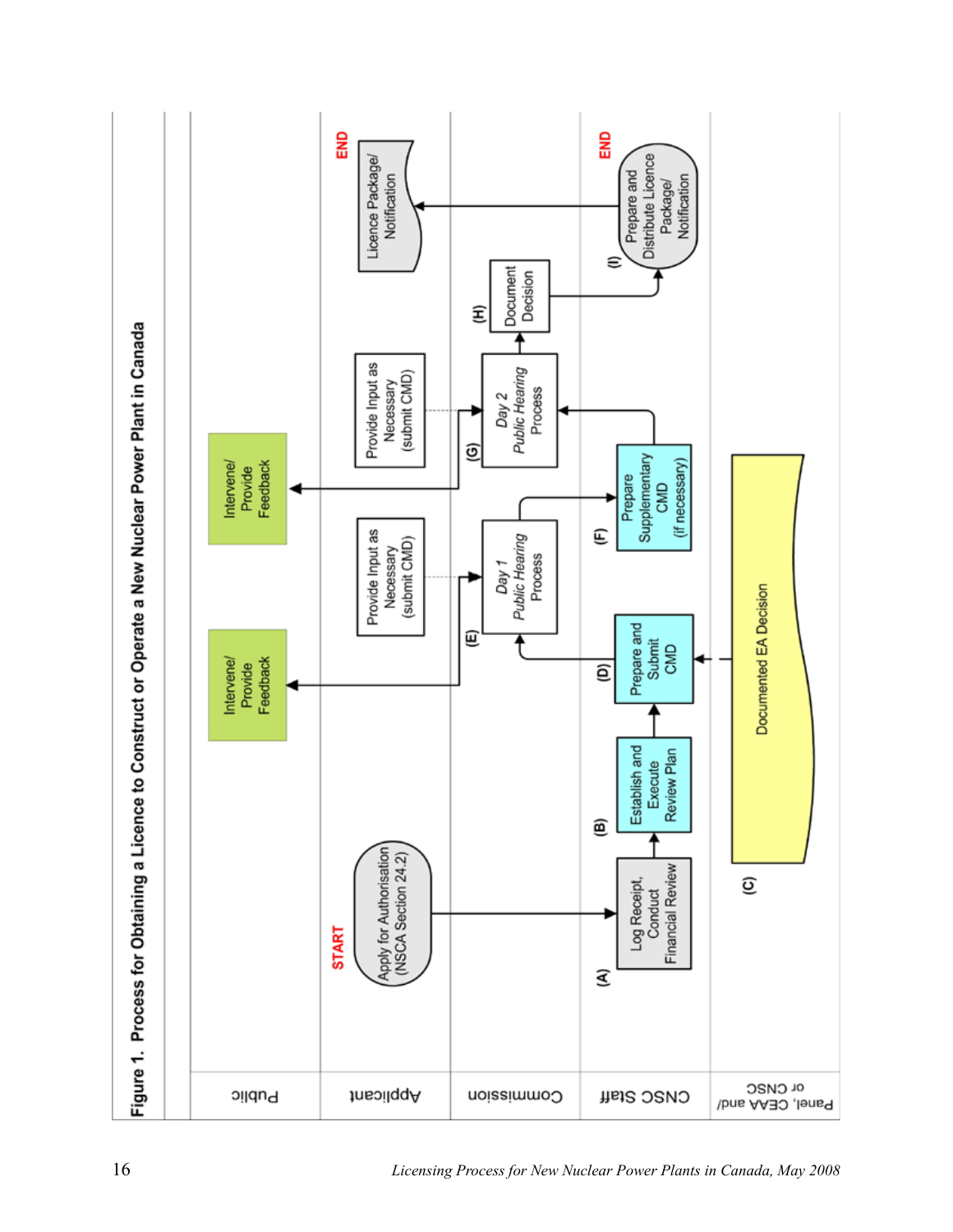

*Licensing Process for New Nuclear Power Plants in Canada, May 2008* 17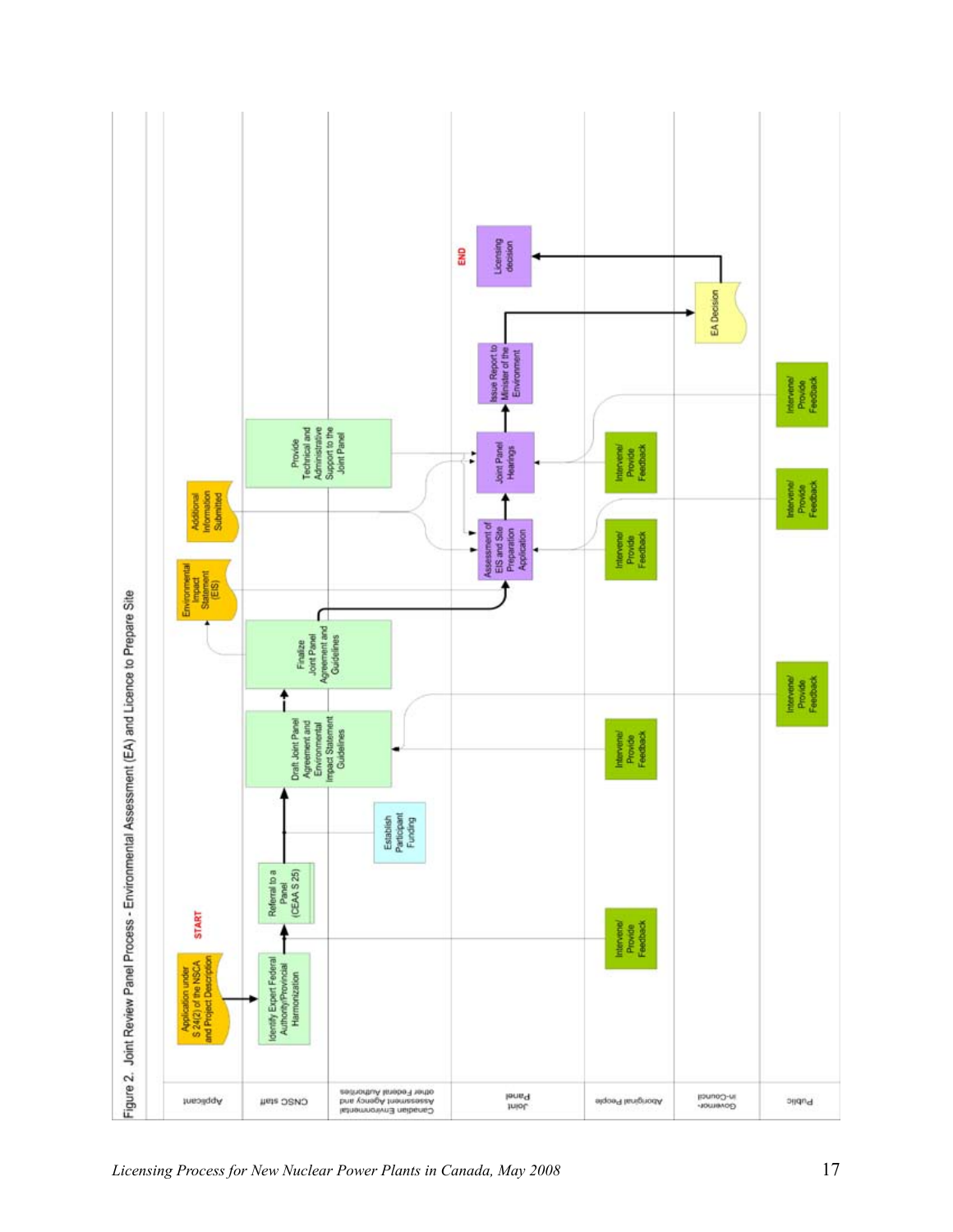Figure 3. Environmental Assessment (EA) & Licensing Process for New Nuclear Power Plant